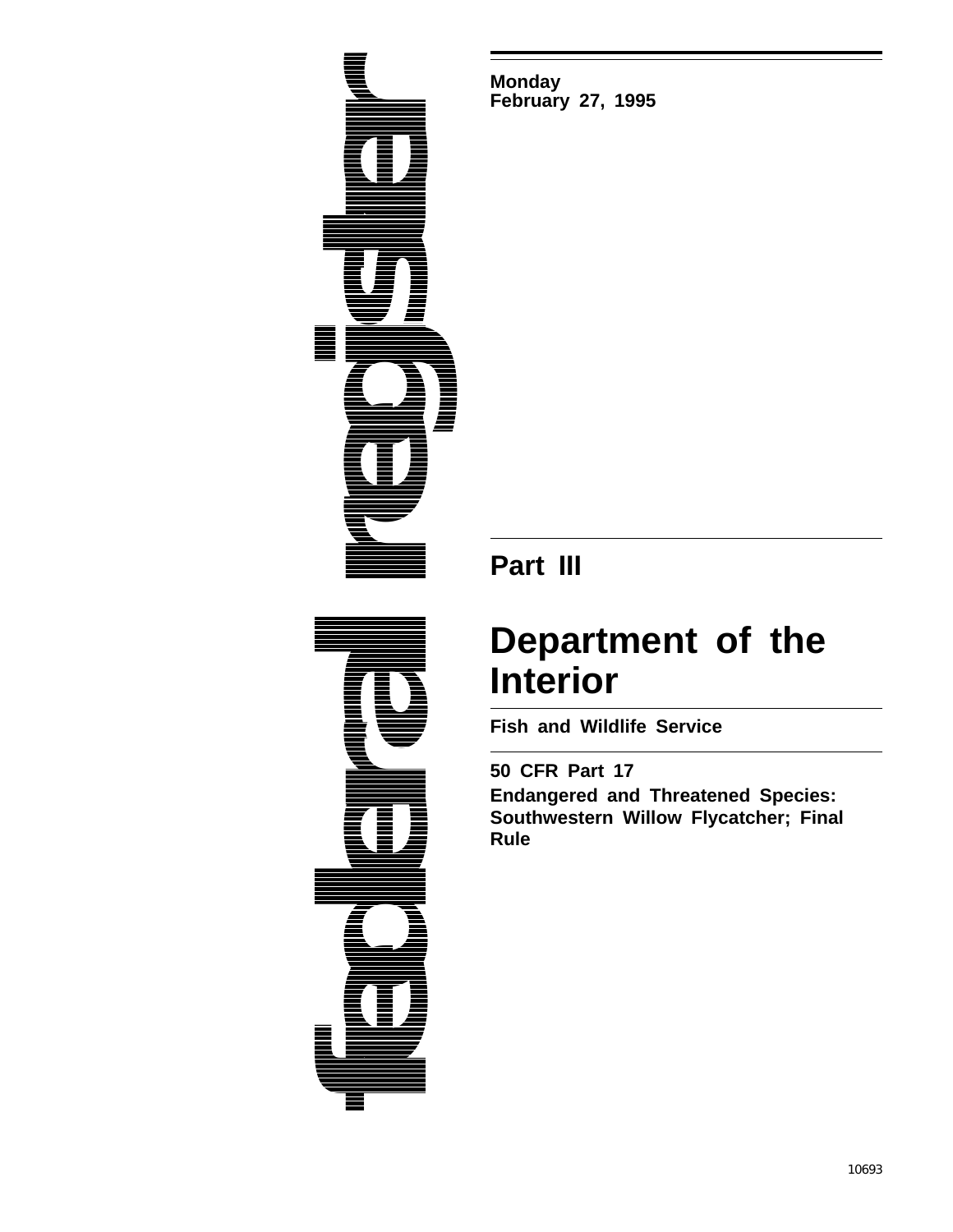#### **DEPARTMENT OF THE INTERIOR**

#### **Fish and Wildlife Service**

#### **50 CFR Part 17**

#### **RIN 1018 AB97**

#### **Endangered and Threatened Wildlife and Plants; Final Rule Determining Endangered Status for the Southwestern Willow Flycatcher**

**AGENCY:** Fish and Wildlife Service, Interior.

#### **ACTION:** Final rule.

**SUMMARY:** The Fish and Wildlife Service (Service) determines the southwestern willow flycatcher (*Empidonax traillii extimus*) to be an endangered species under the authority of the Endangered Species Act of 1973, as amended (Act). The breeding range of this bird includes southern California, southern Nevada, southern Utah, Arizona, New Mexico, western Texas, southwestern Colorado, and extreme northwestern Mexico. Within this region, the species is restricted to dense riparian associations of willow, cottonwood, buttonbush, and other deciduous shrubs and trees. This habitat was historically rare and sparsely distributed and is currently more rare owing to extensive destruction and modification. The southwestern willow flycatcher is endangered by extensive loss of habitat, brood parasitism, and lack of adequate protective regulations. This rule implements Federal protection provided by the Act for the southwestern willow flycatcher. Designation of critical habitat for the southwestern willow flycatcher is deferred while the Service gathers further comments and reconsiders the prudence of designation and the appropriate boundaries of any area to be designated.

**DATES:** The listing of the southwestern willow flycatcher is effective March 29, 1995. Comments on the designation of critical habitat may be submitted until April 28, 1995.

**ADDRESSES:** The complete file for this rule is available for inspection, by appointment, during normal business hours at Ecological Services State Office, U.S. Fish and Wildlife Service, 2321 West Royal Palm Road, Suite 103, Phoenix, Arizona 85021.

**FOR FURTHER INFORMATION CONTACT:** Sam F. Spiller or Robert M. Marshall at the above address (Telephone 602/640– 2720).

#### **SUPPLEMENTARY INFORMATION:**

#### **Background**

The southwestern willow flycatcher is a small bird, approximately 15 centimeters (cm) (5.75 inches) long. It has a grayish-green back and wings, whitish throat, light grey-olive breast, and pale yellowish belly. Two wingbars are visible; the eye ring is faint or absent. The upper mandible is dark, the lower is light. The song is a sneezy ''fitzbew'' or ''fit-za-bew,'' the call a repeated ''whitt.''

The southwestern willow flycatcher occurs in riparian habitats along rivers, streams, or other wetlands, where dense growths of willows (*Salix* sp.), *Baccharis*, arrowweed (*Pluchea* sp.), buttonbush (*Cephalanthus* sp.), tamarisk (*Tamarix* sp.), Russian olive (*Eleagnus* sp.) or other plants are present, often with a scattered overstory of cottonwood (*Populus* sp.) (Grinnell and Miller 1944, Phillips 1948, Phillips *et al*. 1964, Whitmore 1977, Hubbard 1987, Unitt 1987, Whitfield 1990, Brown and Trosset 1989, Brown 1991, Sogge *et al*. 1993, Muiznieks *et al*. 1994). Throughout the range of *E. t. extimus*, these riparian habitats tend to be rare, widely separated, small and/or linear locales, separated by vast expanses of arid lands. The southwestern willow flycatcher has experienced extensive loss and modification of this habitat and is also endangered by other factors, including brood parasitism by the brown-headed cowbird (*Molothrus ater*) (Unitt 1987, Ehrlich *et al.* 1992, Sogge *et al.* 1993, Muiznieks *et al.* 1994).

The southwestern willow flycatcher (Order Passeriformes; Family Tyrannidae) is a subspecies of one of the ten North American flycatchers in the genus *Empidonax*. The willow flycatcher and alder flycatcher (*E.*

*alnorum*) were once considered a single species, the Traill's flycatcher (*E. traillii*). Some sources [American Ornithologists' Union (AOU) 1983, McCabe 1991] treat *E. traillii* and *E. alnorum*, and all their subspecies as a superspecies, the ''*traillii* complex''. However, the two species are distinguishable by morphology (Aldrich 1951), song type, habitat use, structure and placement of nests (Aldrich 1953), eggs (Walkinshaw 1966), ecological separation (Barlow and McGillivray 1983), and genetic distinctness (Seutin and Simon 1988). The breeding range of the alder flycatcher generally occurs north of the willow flycatcher's range.

The southwestern willow flycatcher is one of five subspecies of the willow flycatcher currently recognized (Hubbard 1987, Unitt 1987, Browning 1993) (Figure 1.). The breeding ranges of the widely distributed *E. t. traillii* and *E. t. campestris* extend across the northern United States and southern Canada, from New England and Nova Scotia west, through northern Wyoming and Montana, and into British Columbia. Hubbard (1987) and Unitt (1987) treated *E. t. campestris* as synonymous with *E. t. traillii*, but Browning (1993) considered them separate subspecies (Figure 1.). The subspecies *E. t. adastus* breeds from Colorado west of the plains, west through the Great Basin States and into the eastern portions of California, Oregon and Washington. The breeding range of *E. t. brewsteri* extends from the central California coast north, through western Oregon and Washington to Vancouver Island. The breeding range of the southwestern willow flycatcher (*E. t. extimus*) includes southern California, southern Nevada, southern Utah, Arizona, New Mexico, and western Texas (Hubbard 1987, Unitt 1987, Browning 1993). It may also breed in southwestern Colorado, but nesting records are lacking. Records of probable breeding *E. t. extimus* in Mexico are few and are restricted to extreme northern Baja California del Norte and Sonora (Unitt 1987, Wilbur 1987).

**BILLING CODE 4310–55–M**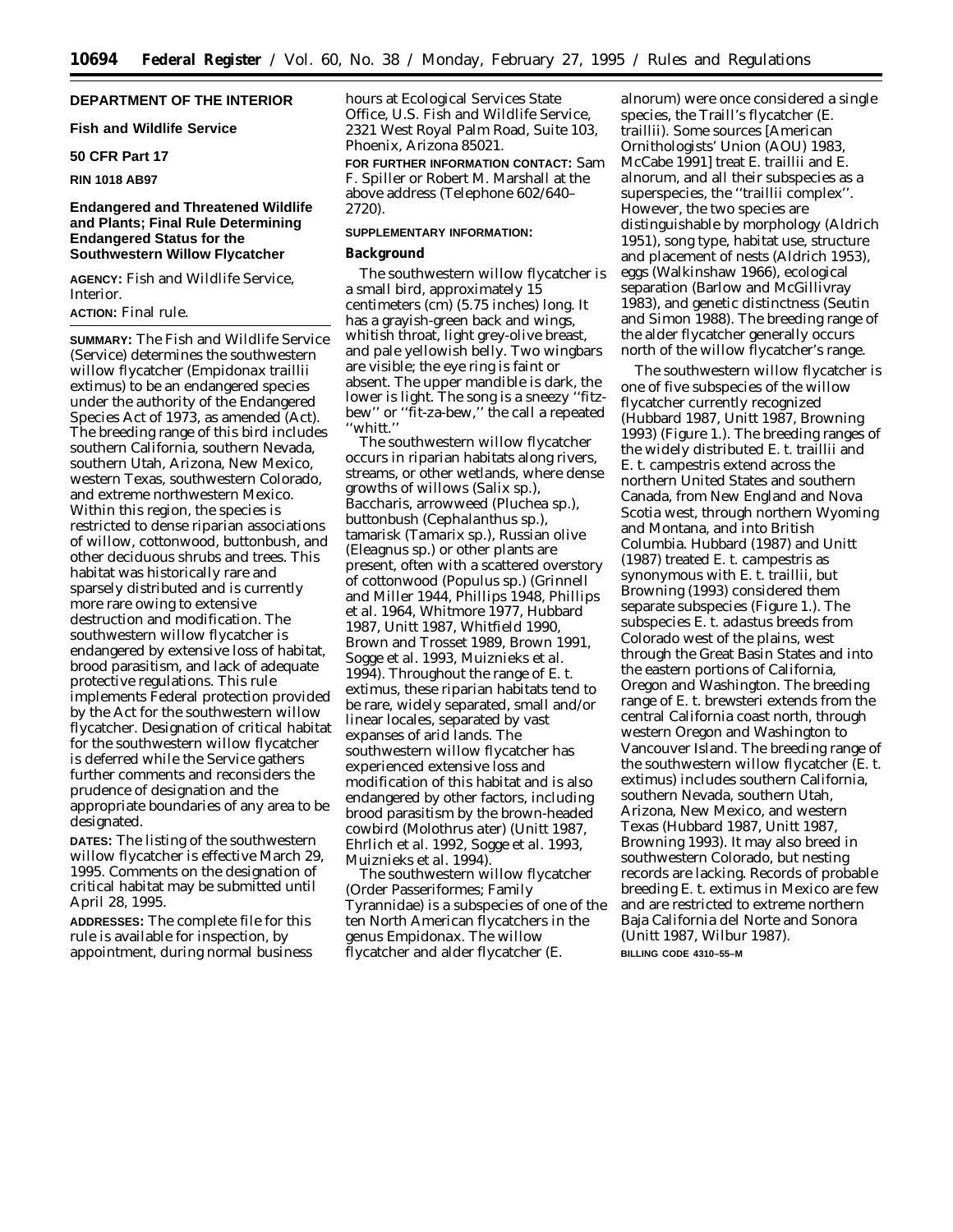

**BILLING CODE 4310–55–C**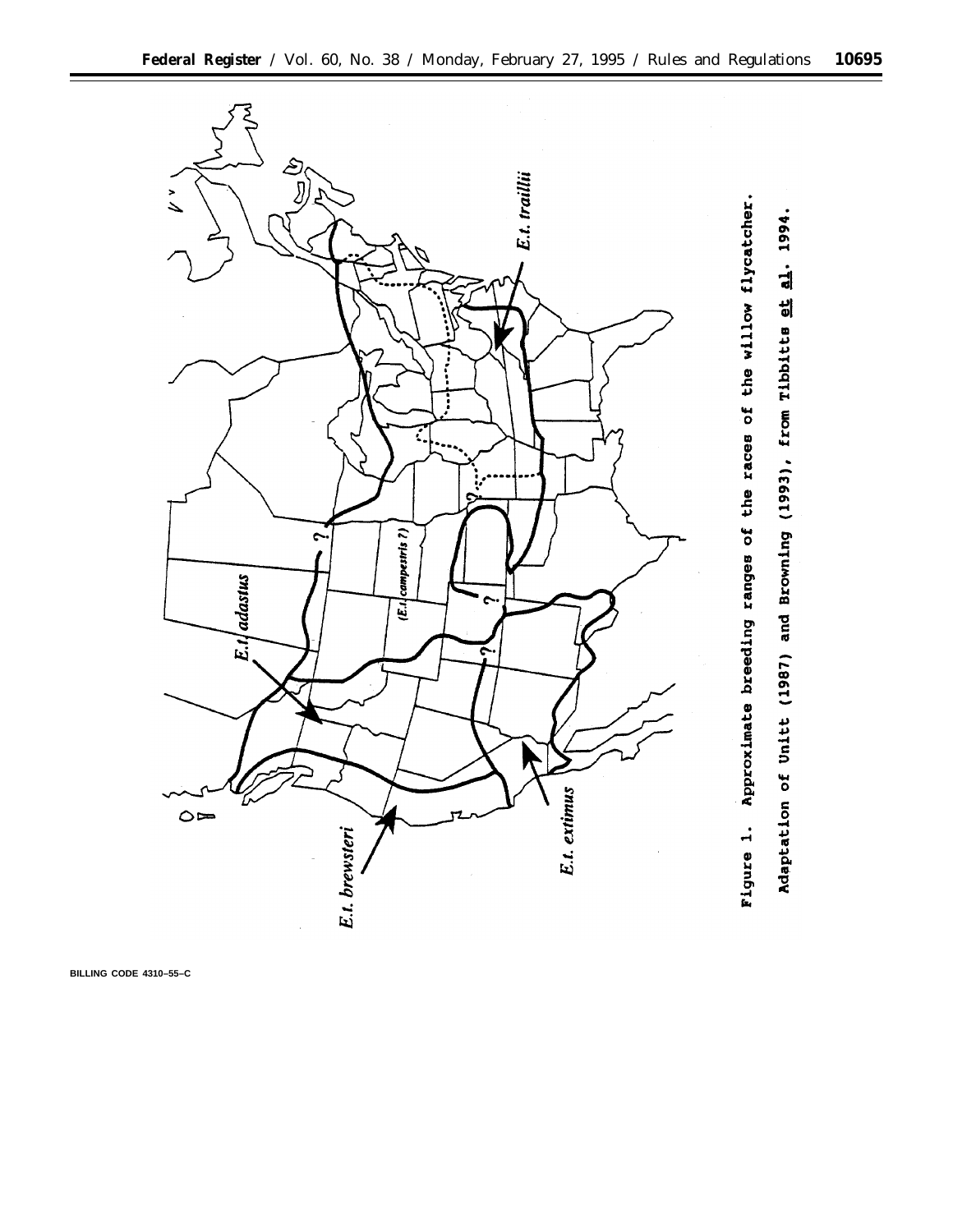The willow flycatcher subspecies are distinguished primarily by subtle differences in color and morphology. Unitt (1987) noted that these differences  $^\ast\,$   $^\ast$  are minor, but differ little in magnitude from those distinguishing the species *E. traillii* from *E. alnorum.* In *Empidonax*, small differences in morphology may mask large differences in biology.

The subspecies *E. t. extimus* was described by A.R. Phillips (1948) from a collection by G. Monson from the lower San Pedro River in southeastern Arizona. The taxonomy of *E. t. extimus* was critically reviewed by Hubbard (1987), Unitt (1987), and Browning (1993). Hubbard (1987) gave a qualified endorsement of the validity of *E. t. extimus*, recommending continued examination of the taxonomy. Unitt (1987) found that *E. t. extimus* was distinguishable from other willow flycatchers by color, being paler, and morphology (primarily wing formula) but not overall size. Browning (1993) also found that *E. t. extimus* was distinguishable as a more pale-colored subspecies. The song dialect of *E. t. extimus* may also be distinguishable from other willow flycatchers. Rather than the crisp, sneezy ''fitz-bew'' of the northerly subspecies, *E. t. extimus* sings a more protracted, slurred "fit-za-bew, with a burry "bew" syllable (recordings by M. Sogge and J. Travis). The subspecies *E. t. extimus* is accepted by most authors (*e.g.*, Aldrich 1951, Behle and Higgins 1959, Phillips *et al*. 1964, Bailey and Niedrach 1965, Oberholser 1974, Monson and Phillips 1981, Harris *et al*. 1987, Schlorff 1990, Harris 1991). Section 3(15) of the Act and regulations at 50 CFR 424.02(k) defines the term ''species'' as any subspecies of fish or wildlife or plants, and any distinct population segment of any vertebrate species which interbreeds when mature. Based on the above information, the Service has determined that *E. t. extimus* is eligible for protection under the Act.

The southwestern willow flycatcher nests in thickets of trees and shrubs approximately 4–7 meters (m) (13–23 feet) or more in height, with dense foliage from approximately 0–4 m (13 feet) above ground, and often a high canopy cover percentage. The diversity of nest site plant species may be low (*e.g.*, willows) or comparatively high (*e.g.*, mixtures of willow, buttonbush, cottonwood, boxelder, Russian olive, *Baccharis*, and tamarisk). Nest site vegetation may be even- or uneven-aged, but is usually dense and structurally homogeneous (Brown 1988, Whitfield 1990, Sogge *et al*. 1993, Muiznieks *et al*. 1994). Historically, *E. t. extimus* nested

primarily in willows, buttonbush, and *Baccharis*, with a scattered overstory of cottonwood (Grinnell and Miller 1944, Phillips 1948, Whitmore 1977, Unitt 1987). Following modern changes in riparian plant communities, *E. t. extimus* still nests in native vegetation where available, but has been known to nest in thickets dominated by tamarisk and Russian olive (Hubbard 1987, Brown 1988, Sogge *et al*. 1993, Muiznieks *et al*. 1994). Sedgwick and Knopf (1992) found that sites selected as song perches by male willow flycatchers (*E. t. traillii/campestris*) exhibited higher variability in shrub size than did nest sites and often included large central shrubs. Habitats not selected for either nesting or singing were narrower riparian zones, with greater distances between willow patches and individual willow plants. Nesting willow flycatchers of all subspecies generally prefer areas with surface water nearby (Bent 1960, Stafford and Valentine 1985, Harris *et al*. 1987), but *E. t. extimus* virtually always nests near surface water or saturated soil (Phillips *et al*. 1964, Muiznieks *et al*. 1994). At some nest sites surface water may be present early in the breeding season but only damp soil is present by late June or early July (Muiznieks *et al*. 1994, M. Whitfield, Kern River Research Center, *in litt.*- 1993, J. and J. Griffith, Griffith Wildlife Biology, *in litt.*-1993). Ultimately, a water table close enough to the surface to support riparian vegetation is necessary.

Defining a minimum habitat patch size required to support a nesting pair of *E. t. extimus* is difficult. Throughout its range, determining the capability of habitat patches to support southwestern willow flycatchers is confused by the species' rarity, unstable populations, variations in habitat types, and other factors. However, the available information indicates that habitat patches as small as 0.5 hectare (ha) (1.23 acres) can support one or two nesting pairs. Sogge *et al*. (1993) found territorial flycatchers in habitat patches ranging from 0.5 to 1.2 ha (1.23 to 2.96 acres). Two habitat patches of 0.5 and 0.9 ha (1.23 and 2.2 acres) each supported two territories. Muiznieks *et al*. (1994) also reported groups of territorial *E. t. extimus* in habitat patches of approximately one to several hectares.

The nest is a compact cup of fiber, bark, and grass, typically with feathers on the rim, lined with a layer of grass or other fine, silky plant material, and often has plant material dangling from the bottom (Harrison 1979). It is constructed in a fork or on a horizontal branch, approximately 1–4.5 m (3.2–15 feet) above ground in a medium-sized bush or small tree, with dense vegetation above and around the nest (Brown 1988, Whitfield 1990, Muiznieks *et al*. 1994).

The southwestern willow flycatcher is present and singing on breeding territories by mid-May, although its presence and status is often confused by the migrating individuals of northern subspecies passing through *E. t. extimus* breeding habitat [D. Kreuper, Bureau of Land Management (BLM), unpubl. data]. The southwestern willow flycatcher builds nests and lays eggs in late May and early June and fledges young in early to mid-July (Willard 1912, Ligon 1961, Brown 1988, Whitfield 1990, Sogge and Tibbitts 1992, Sogge *et al*. 1993, Muiznieks *et al*. 1994). Some variation in these dates has been observed (Carothers and Johnson 1975, Brown 1988, Muiznieks *et al*. 1994) and may be related to altitude, latitude, and renesting.

The southwestern willow flycatcher is an insectivore. It forages within and above dense riparian vegetation, taking insects on the wing or gleaning them from foliage (Wheelock 1912, Bent 1960). It also forages in areas adjacent to nest sites, which may be more open (M. Sogge, National Biological Survey, pers. comm. 1993). No information is available on specific prey species.

The migration routes and wintering grounds of *E. t. extimus* are not well known. *Empidonax* flycatchers rarely sing during fall migration, so that a means of distinguishing subspecies is not available (Blake 1953, Peterson and Chalif 1973). However, willow flycatchers have been reported to sing and defend winter territories in Mexico and Central America (Gorski 1969, McCabe 1991). The southwestern willow flycatcher most likely winters in Mexico, Central America, and perhaps northern South America (Phillips 1948, Peterson 1990). However, the habitats it uses on wintering grounds are unknown. Tropical deforestation may restrict wintering habitat for this and other neotropical migratory birds (Finch 1991, Sherry and Holmes 1993).

Breeding bird survey data for 1965 through 1979 combined the willow and alder flycatchers into a ''Traill's flycatcher superspecies'', because of taxonomic uncertainty during the 15 year reporting period. These data showed fairly stable numbers in central and eastern North America but strong declines in the West, the region including the range of the southwestern willow flycatcher, and where the alder flycatcher is absent (Robbins *et al*. 1986).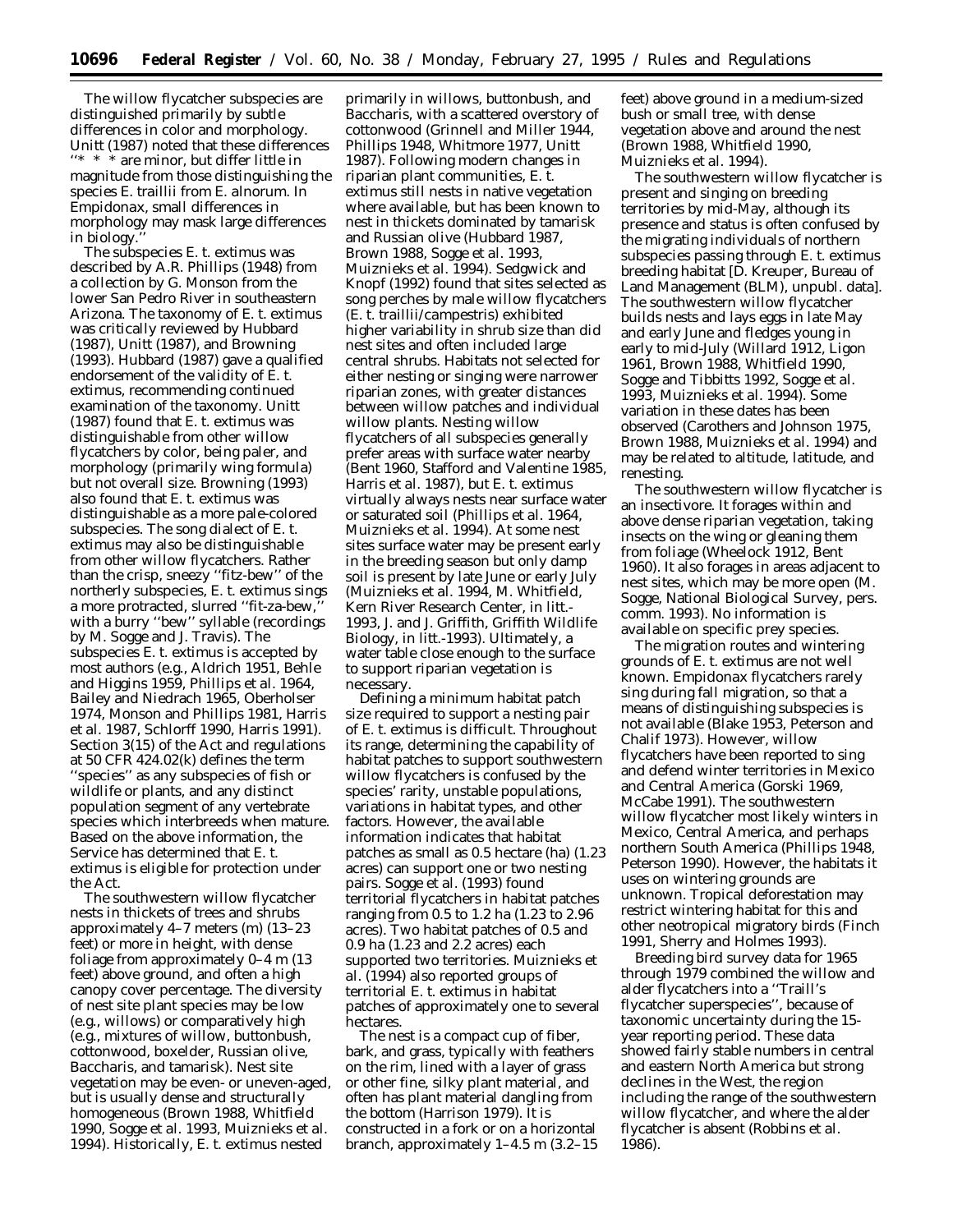Unitt (1987) reviewed historical and contemporary records of *E. t. extimus* throughout its range, determining that it had ''declined precipitously,'' and that ''although the data reveal no trend in the past few years, the population is clearly much smaller now than 50 years ago, and no change in the factors responsible for the decline seem likely.'' Data are now available that indicate continued declines, poor reproductive performance, and/or continued threats for most remaining populations (Brown 1991, Whitfield and Laymon, Kern River Research Center, *in litt.* 1993, Sogge and Tibbitts 1992, Sogge *et al*. 1993, Muiznieks *et al*. 1994).

#### **Previous Federal Actions**

The Service included the southwestern willow flycatcher on its Animal Notice of Review as a category 2 candidate species on January 6, 1989 (54 FR 554). A category 2 species is one for which listing may be appropriate but for which additional biological information is needed. After soliciting and reviewing additional information, the Service elevated *E. t. extimus* to category 1 candidate status on November 21, 1991 (56 FR 58804). A category 1 species is one for which the Service has on file substantial information to support listing, but for which a proposal to list has not been issued because it is precluded at present by other listing activity.

On January 25, 1992, a coalition of conservation organizations (Suckling *et al*. 1992) petitioned the Service, requesting listing of *E. t. extimus* as an endangered species under the Act. The petitioners also requested emergency listing and designation of critical habitat. On September 1, 1992, the Service published a finding (57 FR 39664) that the petition presented substantial information indicating that listing may be warranted and requested public comments and biological data on the species. On July 23, 1993, the Service published a proposal (58 FR 39495) to list *E. t. extimus* as endangered with critical habitat, and again requested public comments and biological data on the southwestern willow flycatcher.

#### **Summary of Comments and Recommendations**

In the July 23, 1993, proposed rule (58 FR 39495) and associated notifications, all interested parties were requested to submit comments or information that might bear on whether to list the southwestern willow flycatcher. The comment period was originally scheduled to close October 21, 1993, then was extended to November 30,

1993. Appropriate State agencies, county governments, Federal agencies, scientific organizations, and other interested parties were contacted and requested to comment. Newspaper notices inviting public comment were published in the following newspapers; In California, *Los Angeles Times, L.A. Watts Times, Kern Valley Sun,* and *San Diego Union-Tribune;* in Arizona, *Arizona Daily Sun, Arizona Republic, Tucson Daily Citizen, White Mountain Independent,* and *Arizona Daily Star;* in New Mexico, *Albuquerque Journal, Albuquerque Tribune, Santa Fe New Mexican, Carlsbad Current-Argus, Silver City Daily Press;* in Nevada, *Las Vegas Sun;* in Colorado, *Durango Herald;* in Utah, *Daily Spectrum;* and in Texas, *El Paso Times.* The inclusive dates of publications were August 31 through September 13, 1993, for the initial comment period and October 28 through November 5, 1993, for the public hearings and extension of public comment period.

The Service held six public hearings. Because of anticipated interest in the proposed rule, the Service announced its intention to hold at least three public hearings. In response to requests from the public, three additional hearings were scheduled. A notice of the hearing dates and locations was published in the **Federal Register** on October 18, 1993 (58 FR 53702). Approximately 424 people attended the hearings. About 17 people attended the hearing in Tucson, Arizona; 27 in Flagstaff, Arizona; 10 in Las Cruces, New Mexico; 12 in Albuquerque, New Mexico; 350 in Lake Isabella, California; and 8 in San Diego, California. Transcripts of these hearings are available for inspection (see **ADDRESSES**).

A total of 3,102 written comment letters were received at the Service's Ecological Services State Office in Arizona: 264 supported the proposed listing; 2,650 opposed the proposed listing; and 188 expressed neither support nor opposition, but either commented on information in the proposed rule, provided additional information, or were non-substantive or irrelevant to the proposed listing.

Oral or written comments were received from 62 parties at the hearings: 8 supported the proposed listing; 40 opposed the proposed listing; and 14 expressed neither support nor opposition but provided additional information, or were non-substantive or irrelevant to the proposed listing.

In total, oral or written comments were received from 31 Federal and State agencies and officials, 17 local officials, and 3,116 private organizations, companies, and individuals. All

comments received during the comment period are addressed in the following summary. Comments of a similar nature are grouped into a number of general issues.

*Issue 1:* The American Ornithologists' Union (AOU) did not list *E. t. extimus* in its latest Checklist of North American Birds; Unitt (1987) could not distinguish *E. t. extimus* by color or morphology; genetic analysis is necessary to distinguish subspecies; significant disagreement exists among scientists regarding taxonomy, for example, McCabe (1991) did not recognize *E. t. extimus;* the willow flycatcher subspecies, in fact the North American *Empidonax* flycatcher species are too difficult to distinguish to make it reasonable to list subspecies of those species; hybridization of the willow flycatcher subspecies occurs; subspecies are not worth listing; *E. t. extimus* is a subspecies of a very common species; *E. t. extimus* is not worth listing because it is one of nine common species in the genus *Empidonax;* this subspecies and subspecies in general are of minor ecological value; their loss would be unimportant; there is little value in preserving rare species/subspecies; and historical taxonomic questions may confuse population trend information.

*Service Response:* The Service has determined that *E. t. extimus* is a valid taxon. The Service relies on the most current and authoritative data available in making decisions regarding the validity of species, subspecies, or distinct vertebrate population segments. These data include articles published in professional journals, agency reports, and other unpublished data provided by researchers. For the southwestern willow flycatcher, the Service reviewed this information and found a majority opinion that *E. t. extimus* is a valid subspecies. Authorities who critically examined the taxonomy of *E. traillii* and recognized *E. t. extimus* include Phillips (1948), Aldrich (1951), Hubbard (1987), Unitt (1987), and Browning (1993). Other authorities accepting the subspecies include Behle and Higgins (1959), Phillips *et al.* (1964), Bailey and Niedrach (1965), Oberholser (1974), Monson and Phillips (1981), Harris *et al.* (1987), Schlorff (1990), Whitfield (1990), Brown (1991), Harris (1991), Western Foundation for Vertebrate Zoology *in litt.* 1993, University of California *in litt.* 1993. The AOU (1983) did not list subspecies of any bird, including the willow flycatcher, in its 1983 Checklist of North America Birds. However, this does not indicate a lack of recognition of *E. t. extimus,* or for the concept of subspecies. The preface to the 1983 Checklist states ''The Committee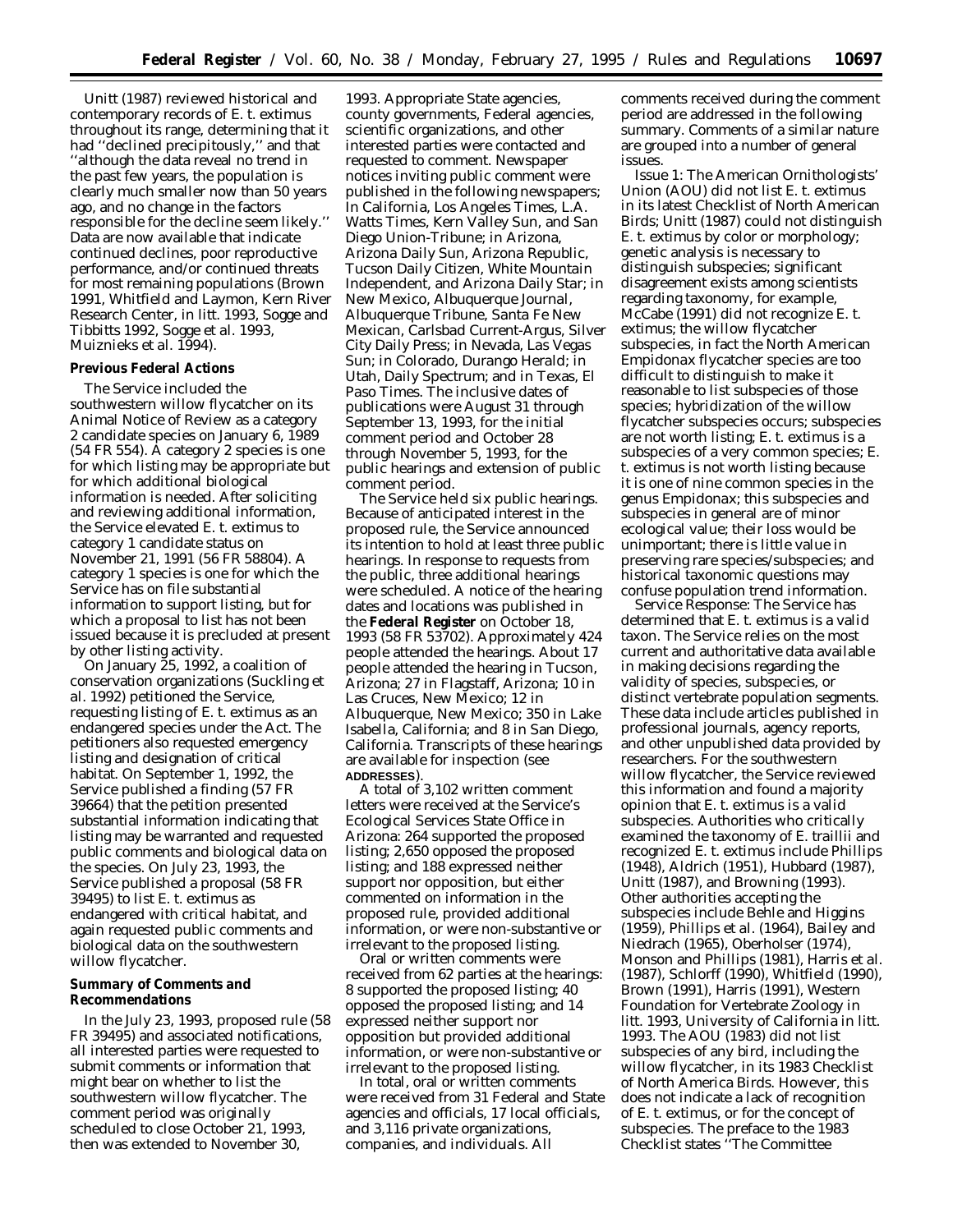strongly endorses the concept of the subspecies \* \* \* and we wish to make it clear that the omission of separate listings of subspecies in this edition is not a rejection of the validity or utility of this systematic category \* \* \*.''

The Service noted McCabe's (1991) consideration of the willow and alder (*E. alnorum*) flycatchers as a single species, and his reluctance to recognize willow flycatcher subspecies. McCabe (1991) provides a thorough review of the history of *E. alnorum* and *E. traillii* taxonomy, and the questions of ecological, morphological, and songtype distinction on which this taxonomic evaluation has been based. However, the Service agrees with Sedgwick's (1993) comments and McCabe's own observation that McCabe (1991) contrasts with the majority opinion regarding taxonomy of the willow and alder flycatchers.

After examining 305 study skins, Unitt (1987) found that while four subspecies (*E. t. traillii, E. t. adastus, E. t. brewsteri,* and *E. t. extimus*) could be tentatively separated by the ''75 percent rule'' using overall size (wing and tail lengths and their ratios to one another), these criteria were not satisfactorily conclusive. However, he found that the subspecies could be satisfactorily distinguished, under the ''75 percent rule,'' using color, wing formula (relative lengths of primary wing feathers), or both. Browning (1993) examined 270 specimens and found that all four subspecies, and a fifth (*E. t. campestris*) were distinguishable by color.

The Service acknowledges that taxonomy of *E. traillii* races continues to pose questions and may be revised in the future. The Service has determined that *E. t. extimus* is a sufficiently distinct entity to be listed under the Act at the very least as a distinct vertebrate population [50 CFR § 424.02(k)]. However, the Service accepts the majority opinion that *E. t. extimus* is a valid subspecies and lists it as such.

The Service considers taxonomic distinctness in assigning priorities for species listings, but not in determining whether or not to list species. The Act authorizes listing of species, subspecies, or distinct population segments, all of which have ecological significance.

*Issue 2:* The southwestern willow flycatcher is not a riparian obligate species. It also occurs in open prairie woodlots, dry and brushy pastures, and brushy fields or slopes. No surveys of dry habitats have been done to prove riparian obligacy. The southwestern willow flycatcher does not ''invariably'' nest near surface water.

*Service Response:* The Service is unaware of any study, report, or species account that describes *E. t. extimus* as anything but a riparian obligate. No commenter provided data, studies, or reports indicating that *E. t. extimus* nests outside riparian habitats. Several commenters cited field guides which describe the willow flycatcher (all subspecies) as occurring ''\* \* \* in drier situations (than the alder flycatcher)  $* * "$  (Peterson 1990),  $\cdot\cdot\cdot$  \* \* on brushy slopes \* \* \*'' (Robbins *et al.* 1983), and "\* \* \* dry, brushy upland pastures \* \* \*'' (National Geographic Society 1990). The Service believes that field guide species accounts do not constitute the best available scientific information on biology, ecology or habitat requirements. Field guide accounts tend to be brief and generalized, and in this case represent habitat use of other willow flycatcher subspecies, which occur in more mesic regions. Similarly, Barlow and McGillivray's (1983) description of willow flycatchers *(E. t. campestris/traillii)* selecting ''\* \* \* a more xeric upland habitat \* \* \*'' in Ontario, Canada, is not considered relevant to habitat selection of *E. t. extimus* in the desert Southwest. In the wetter climates of the north, upper midwest, and northeast, habitat conditions of moist soil or surface water, supporting thickets of deciduous shrubs and trees, are not restricted to riparian areas. However, in the arid Southwest where *E. t. extimus* occurs, these conditions are limited to riparian areas, usually in profound contrast to the adjacent and prevailing desert conditions. Various authors (*e.g.,* King 1955) have noted that while willow flycatchers may nest away from riparian areas in the north and east, in arid regions (the ranges of *E. t. brewsteri* and *E. t. extimus* particularly) the species is restricted to riparian habitats. Regarding the presence of surface water during the breeding season, new information was provided indicating that some nest sites have surface water in close proximity early in the breeding season, which recedes underground by the end of the breeding season. At these sites, the water table remains at least high enough to sustain riparian vegetation. The Service is unaware of any surveys performed in non-riparian habitats specifically to verify the absence of nesting *E. t. extimus*. However, the Service relied on local, State, and regional species accounts of distribution and habitat use, none of which describe occurrence outside of riparian habitats.

*Issue 3:* The loss and modification of southwestern riparian habitat is

overstated, poorly documented, and does not constitute a threat to the flycatcher; the statement that 90 percent loss of riparian habitat has occurred is inaccurate and an exaggeration; riparian habitat has not decreased, but increased as a result of diversions, irrigation, etc; habitat has increased, not decreased, in local area(s) over the past 20 years; riparian regeneration is approaching 1,000 percent in southeastern Arizona; Hastings and Turner (1965) show that cottonwood riparian habitat has increased in southeastern Arizona; the upper San Pedro River is recovered, not ''unsuitable and unoccupied'' as the Service claimed; because tamarisk has increased, and *E. t. extimus* uses tamarisk, tamarisk invasion does not constitute modification of habitat, but expansion of habitat; population declines in the past 20 years are concurrent with improved riparian habitats, so no correlation exists between trends in habitat and populations; the proposal fails to support claims that urban development, agriculture, and livestock grazing are harmful to the flycatcher.

*Service Response:* The Service has determined that the documentation of loss and modification of southwestern riparian habitats, cited in this final rule, is adequate. Regarding the ''90 percent loss and modification'' statement, the proposed rule stated that ''\* \* \* *as much as* 90 percent \* \* \*'' (emphasis added) has been lost or modified. The actual percentage lost or modified is not expected to be consistent across the region, but should vary with elevation, rainfall, geographic area, relative size of drainage system, and severity of impacts. Loss and modification may be lesser at higher elevations, where precipitation is greater and evaporation less. In most major lower elevation desert riparian systems, loss or modification may in fact be near 100 percent, *e.g.,* the lower Colorado, lower Gila, lower Rio Grande, and lower Salt Rivers. Because ''modification'' includes alterations in flow regimes, channel confinement, changes in water quality, and floristic makeup of riparian systems, the Service believes it is not a misrepresentation to state that up to 90 percent of southwestern riparian ecosystems have been lost or modified.

Commenters stating that riparian habitat has not decreased, but increased as a result of diversions and irrigation, presented no supporting information. The Service recognizes that some diversions, particularly unmaintained irrigation ditches, sometimes support riparian vegetation. However, the Service believes diversion and irrigation result in a net loss of riparian habitat.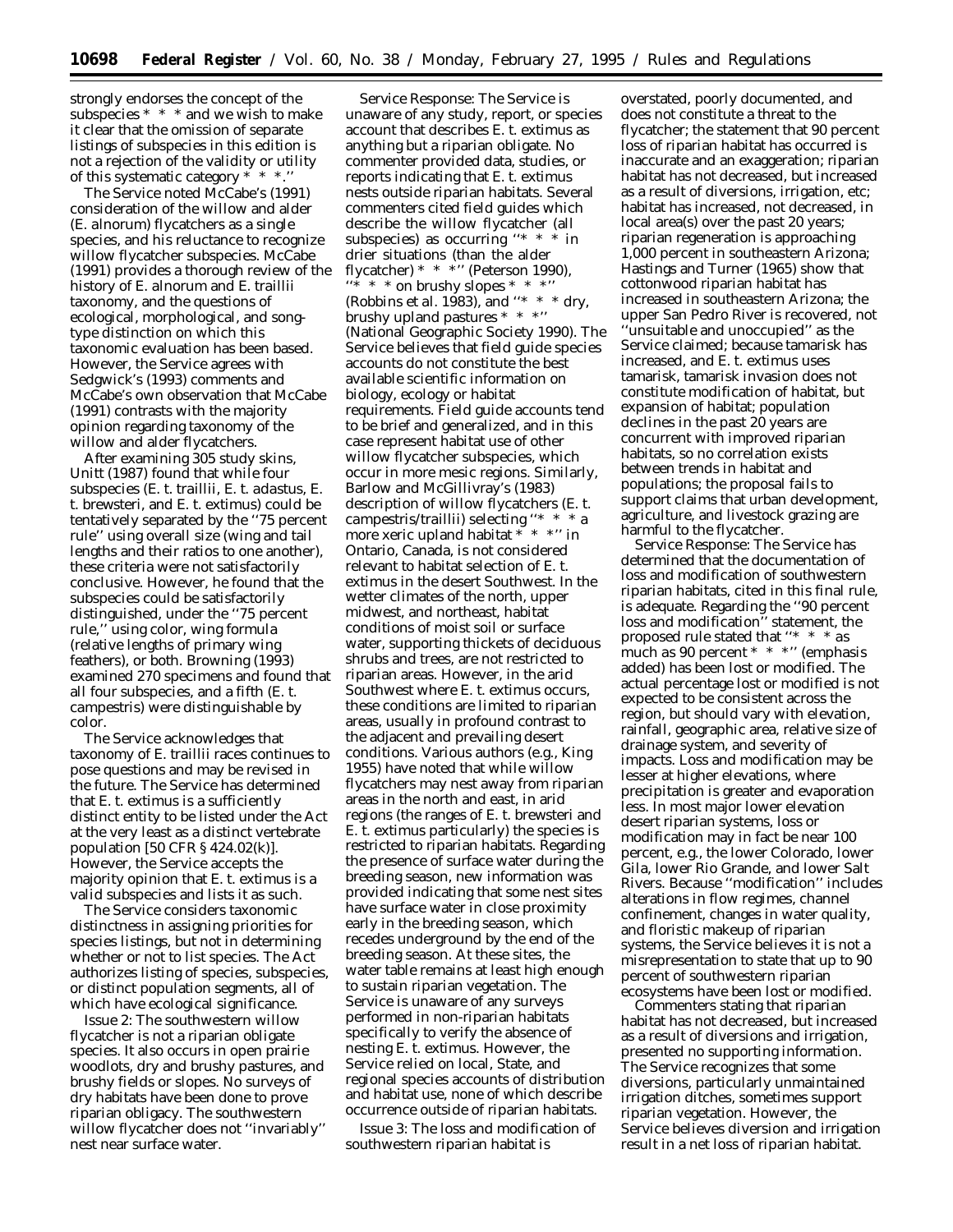Where riparian vegetation becomes established along irrigation systems, it is often cleared away at regular intervals. Where it is not, it is sometimes because an artificially created riparian/wetland habitat is being maintained as mitigation or compensation for loss of natural riparian habitat elsewhere.

The Service recognizes that in some local areas in recent decades, riparian habitat has been rehabilitated or increased, not decreased. However, the Service accepts the consensus of literature cited in this rule that the overall trend continues to be one of habitat loss.

Hastings and Turner (1965) and Bahre (1991) noted that riparian habitats were already significantly altered by the turn of the last century. Hastings and Turner (1965) also noted that all major watercourses in southern Arizona suffered entrenchment and became more ephemeral in flow in approximately 1890. Land use practices that had already affected riparian habitats in this Arizona-Mexico border region included livestock grazing, woodcutting, and water diversion; climatic changes may also have contributed. The differences between the historic and more recent photographs show some riparian recovery, concurrent with reductions in livestock stocking levels from their highs in the late 1800's. No data, or elaboration, were presented to support statements that riparian regeneration is approaching 1000 percent in southeastern Arizona.

As this final rules discusses, *E. t. extimus* sometimes nests in tamarisk, but does so at lower densities, and apparently at lower success rates than in native vegetation (Hunter *et al.* 1988, Sogge *et al.* 1993, Muiznieks *et al.* 1994). Therefore, tamarisk invasion likely represents replacement of native habitat with lower-quality habitat, rather than an increase in habitat availability. Only in a few unique situations does tamarisk truly represent ''new'' habitat. For example, in the Grand Canyon flycatchers nest in a ''new'' riparian habitat, dominated by tamarisk (Carothers and Brown 1991). This new riparian habitat became established in the historic flood-scour zone of the Colorado River, after construction of Glen Canyon Dam eliminated annual scouring floods. However, flycatchers nest in this area in low numbers (Brown 1991, Sogge and Tibbitts 1992, Sogge *et al.* 1993) and have low nesting success. It is noteworthy that by forming Lake Powell, Glen Canyon Dam also inundated habitat in Glen Canyon. The southwestern willow flycatcher was

described as a common nester in Glen Canyon prior to inundation (Behle and Higgins 1959, Behle 1985), indicating that this historic habitat was of higher quality than the new habitat in Grand Canyon.

*Issue 4:* The flycatcher has always been a rare bird, so its rarity now is no change from historical situations; historical specimens are few, indicating the bird was always rare; population data are insufficient to show decline; population data are suspect, developed by parties with agendas of land control/ acquisition; the flycatcher is not declining in all areas; historical taxonomic questions may confuse population trend information; accuracy or existence of population trend data for the last 50 years is questionable; population sampling techniques were not discussed; these could bias trend studies; population data are incomplete; the proposal relies on data reflecting loss of habitat rather than comprehensive population trend analysis; there are no recent collections of *E. t. extimus* from southern Arizona riparian areas.

*Service Response:* The Service agrees that the flycatcher has probably always been sparsely distributed, as a function of the sparse distribution of its wetland habitat in a predominantly xeric region. However, sparse distribution and rarity are not necessarily equivalent. At individual locales the flycatcher may occur in considerable numbers, as indicated by Herbert Brown's collection of 36 nests near Yuma in 1902, and the persistence of several populations of considerable numbers (30–40 pairs) in relatively small areas like the Kern River Preserve in California (Harris *et al.* 1986, Whitfield 1990). Although *E. t. extimus* habitat is rare, where it is present nesting pairs may occur in relatively high densities. This phenomenon has caused some authors to describe *E. t. extimus* as something of a colonial nester (*e.g.,* Unitt 1987).

Regarding the lack of historic or recent specimens available from various parts of the bird's range, the Service notes that specimen collection is largely a function of collecting activity, not simple presence of the subject.

The Service agrees that, as with many non-game species, population trend data are incomplete. No wide scale, and few local studies have been funded or undertaken to track this species through time. Comprehensive, long-term population data are not necessarily required for making listing determinations. Rather, these decisions often rest upon data on loss and modification of habitat and other threats, which are reasonably assumed

to result in population declines. In many cases, population declines are inferred from decline in habitat availability. However, in this and other listing determinations, the Service seeks to measure such inference against whatever population trend data are available. Regarding concerns over sources of these data, the Service endeavors to verify accuracy and credibility of data. The reports published by government agencies, academic institutions, and professional journals on which this determination is based are accepted as credible. To interpret population trends in the light of changing taxonomic status, the Service considered all information for willow flycatchers in the current range of *E. t. extimus* to be relevant.

*Issue 5:* Livestock grazing is not a threat to *E. t. extimus* or its habitat; Montgomery *et al.* (1985) found 53 singing birds in a grazed area in New Mexico; on Marine Corps Base Camp Pendleton, *E. t. extimus* is increasing where sheep graze; nest disturbance by cattle is unsubstantiated; southwestern flora evolved with large grazing ungulates; the proposed rule lacks examples of flycatcher status improving with reduction in livestock or improved livestock management; *E. t. extimus* is not improving in areas with no grazing; the proposed rule equates any livestock grazing with overgrazing, and fails to distinguish between overgrazing and well-managed grazing; proper livestock management is compatible with healthy riparian habitat; some level of livestock grazing is compatible with/necessary for healthy riparian ecosystems; willows are brush, which cattle don't eat, but cattle are blamed for both brush encroachment and brush destruction; cattle trample stream banks, which allows water to escape, creating more riparian habitat; livestock grazing prevents urbanization of land, which would have a greater impact on riparian habitats.

*Service Response:* The proposed and final rules discuss overuse by livestock as a threat to *E. t. extimus*, through impacts on riparian habitat. The Service recognizes that what constitutes ''overuse'' varies with differing riparian ecosystems, elevation, type of livestock, seasonality of use, and other factors. The Service believes that some livestock grazing regimes are likely to be found compatible with rehabilitation and maintenance of *E. t. extimus* habitat.

Montgomery *et al*. (1985) did not determine whether the willow flycatchers they detected on grazed land were resident *E. t. extimus* or migrating individuals of other subspecies. Further, neither grazing intensity nor nesting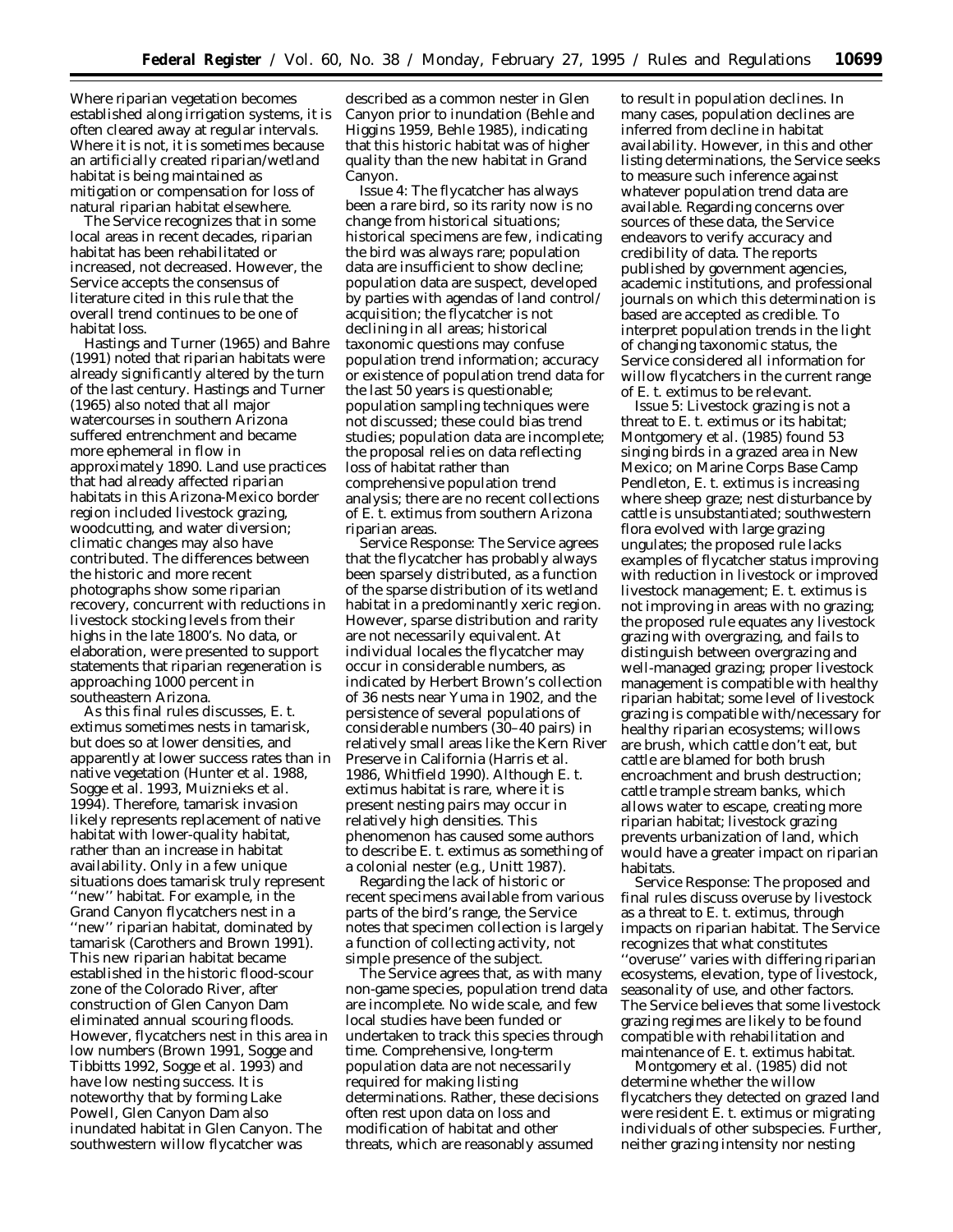success were quantified, so that no correlations can be made. On Camp Pendleton, increases in *E. t. extimus* were concurrent with livestock (sheep) grazing but also with an extensive cowbird trapping program (Griffith and Griffith 1993). Finally, as discussed in this rule, examples exist of *E. t. extimus* (and other *E. traillii* subspecies) numbers and habitat increasing as a result of grazing reductions or other improvements in livestock management.

The Service recognizes that southwestern riparian ecosystems evolved with native grazing ungulates (*e.g.*, deer and elk). However, domestic livestock do not forage, herd or move in the same manner as native species. Further, elk occur at higher elevations of the Southwest, and are absent from the lowland river systems that constitute the majority of *E. t. extimus* habitat.

*Issue 6:* Timber harvesting is not a threat to the flycatcher's riparian habitat.

*Service Response:* The proposed rule noted that the petitioners claimed timber harvest caused watershed changes which could result in damage to riparian habitats through increasing intensity and frequency of floods. The petitioners presented no specific information on this claim. A number of experimental treatments on Southwestern forested watersheds have demonstrated increased peak and flood flows as a result of timber harvest (Tecle 1991). The degree to which timber harvesting has affected riparian habitats inhabited by the willow flycatcher, however, has not been quantified and is unknown. The Service did not implicate timber harvesting in the proposed rule as a major cause of riparian habitat loss. Rather, it pointed to that activity as one of many factors potentially responsible for riparian habitat loss and modification. Pending new information demonstrating otherwise, the Service still considers timber harvesting a potential threat to riparian habitat through loss and modification. However, the Service does not believe that this threat exists rangewide, nor does it believe that timber harvesting alone is responsible for riparian habitat loss or the endangered status of the southwestern willow flycatcher.

All causal factors will be addressed in the recovery planning process, and through the Act's section 7 consultation process, through which Federal agencies will be responsible for evaluating the effects of activities such as timber harvest on the flycatcher's riparian habitat.

*Issue 7:* Water impoundments have been beneficial, not detrimental; fluctuating flows below dams are not

detrimental, in fact have increased riparian habitat (Glen Canyon Dam resulted in creation of riparian habitat in Grand Canyon); impoundments protect habitat by preventing catastrophic floods; the proposal had inadequate discussion of water impoundments as threat.

*Service Response:* As discussed elsewhere in this final rule, water impoundments have a variety of effects on riparian habitats. The Service has determined that, with respect to *E. t. extimus,* the net effect of these influences is negative. For example, Glen Canyon Dam eliminated massive annual scouring floods in the Grand Canyon. This resulted in the development of a new riparian zone dominated by tamarisk (Carothers and Brown 1991). However, flycatchers nest there in very low numbers and with low nesting success (Brown 1991, Sogge and Tibbitts 1992, Sogge *et al*. 1993). In contrast, *E. t. extimus* was described as a common nester in Glen Canyon (Behle and Higgins 1959, Behle 1985), prior to its inundation by Lake Powell.

*Issue 8:* Comments concerning the ecology of cowbirds and cowbird parasitism included the following: Breeding Bird Survey (BBS) data indicate that cowbirds have declined, not increased; the claim that cowbirds are associated with livestock is not supported; cowbirds are associated with deer and elk, not cows; the cowbird threat is a natural one; there is inconclusive evidence that cowbird increases are directly connected with livestock grazing; cowbird parasitism of *E. t. extimus* is known in areas without livestock grazing (*e.g*., Grand Canyon, Kern River); there is no correlation between livestock grazing in riparian areas and cowbird parasitism; Taylor (1986) showed that cowbirds were most abundant in areas with long-term livestock exclusion; because flycatchers and cowbirds are positively associated (they tend to occur together), flycatchers can coexist with cowbirds; there is inconclusive evidence that cowbird parasitism is responsible for declines in nesting success; cowbirds have increased as a result of increases in bird feeders, campgrounds, etc. and increases in wintering food/habitat; the proposed rule cited no studies that documented cowbird parasitism of *E. t. extimus;* citations regarding parasitism of other species are irrelevant. Section  $4(a)(1)(E)$  of the Act allows listing species because of "\* \* \* natural or manmade factors affecting its continued existence \* \* \*.''

*Service Response:* Cowbird numbers appear to be declining only in the northeastern United States and

southeastern Canada. Through the 27 years of the BBS, cowbird populations have remained fairly stable, with a small increase in the 1970's, small decrease in the 1980's, and slight increase in recent years; however, the West has experienced a marked population increase over the last five years (Wiedenfeld 1993).

The association of cowbirds with domestic livestock is detailed in the sources cited in this final rule. The Service has neither found nor been provided information indicating that cowbirds are associated with deer or elk. Other factors, including habitat fragmentation and urban/suburban feeding, are likely to have contributed to increases in cowbirds. These causal factors will be important to address in the section 7 consultation process and the development of recovery actions. However, it is the threat of parasitism, regardless of cause, that in part necessitates listing.

Where high parasitism rates are found in *E. t. extimus* nesting locations in areas with no livestock grazing at the nest site, there have been livestock nearby that provide feeding sites in close enough proximity to facilitate cowbird parasitism. Cowbirds may disperse up to 7 kilometers (km) from their daily feeding/roosting sites to areas with host species (Rothstein *et al*. 1984). At the Kern River Preserve, the riparian habitat supporting *E. t. extimus* is not grazed, but the immediately adjacent lands are. Similarly, although livestock grazing does not occur in Grand Canyon National Park, open range grazing and an introduced bison herd occur on adjacent lands. Further, cowbirds concentrate at pack animal corrals at various points within the National Park (Johnson and Sogge 1993). Thus, flycatcher habitat may be ungrazed but still be affected by cowbirds, by having livestock concentrations nearby to serve as cowbird feeding sites.

Cowbirds and *E. t. extimus* are positively associated because cowbirds require, and therefore associate with, prospective hosts. The Service finds that extensive information indicates cowbird parasitism negatively affects the southwestern willow flycatcher. This information includes specific examples of parasitism of *E. t. extimus,* cited in this rule, and examples of the effects of cowbird parasitism on other rare species of limited habitat. Recent information continues to document high parasitism rates for *E. t. extimus* (Sogge *et al.* 1993, Muiznieks *et al.* 1994), and increases in flycatcher reproduction or populations, concurrent with reductions in cowbird numbers (Griffith and Griffith 1993, M. Whitfield *in litt*.—1993).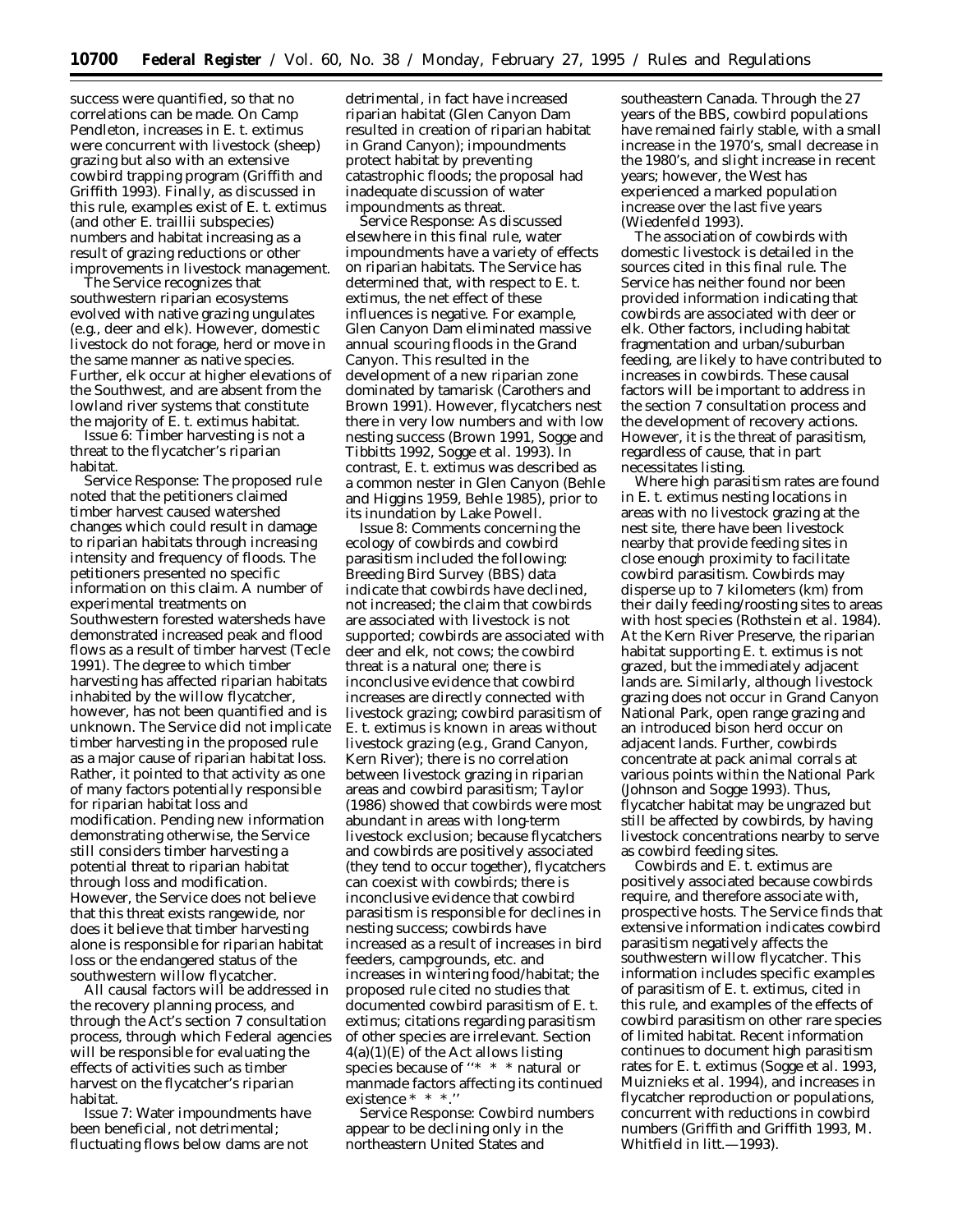*Issue 9:* Tamarisk is not an invader species, but a successional stage, becoming established on recentlyscoured areas; livestock do eat tamarisk for its salt content; the Service needs to clarify the positive and negative characteristics of tamarisk; tamarisk increases habitat availability, in fact provides high-quality bird habitat.

*Service Response:* The Service found no information, and was not provided any information by commenters, indicating that tamarisk is primarily a successional stage vegetation type, rather than an invasive exotic. This final rule presents an updated discussion of tamarisk ecology, supported by additional literature references. The Service concurs with the consensus among published authorities that tamarisk is an invasive, usually dominant exotic plant, not a successional species. Commenters that stated livestock eat tamarisk for its salt content provided no supporting information. The Service's understanding of the literature is that cattle prefer native species over tamarisk for forage.

As discussed in this rule, *E. t. extimus* has been documented nesting in tamarisk at elevations above approximately 625 m (2000 feet). Rather than attempt to present criteria here for when tamarisk eradication presents a threat or a positive recovery action, the Service will address this issue on a caseby-case basis through the section 7 consultation process with other Federal agencies. This will allow Federal agencies the flexibility to consider individual cases in the light of the specific circumstances surrounding each one.

Although Brown and Trosset (1989) suggested that tamarisk provided an 'ecological equivalent'' to native vegetation, they qualified this statement. They noted that their study involved small sample sizes, and that their methods differed from Whitmore's (1975, 1977), which was their basis for comparison with native riparian habitats. Further, Brown and Trosset (1989) noted that this ''ecological equivalent'' function may be most significant where tamarisk became established where no native riparian vegetation existed previously (*e.g.*, the Colorado River in Grand Canyon).

*Issue 10:* Herbert Brown's collection of 36 nests with eggs from the lower Colorado River, in 1900 and 1902, indicates overcollection for science may have caused declines.

*Service Response:* The effects of Brown's collections on populations over 90 years ago are unknown. These effects may have been significant. However,

Brown's collections themselves may suggest that populations at that time could sustain such collecting pressure. The origin of Brown's collections from several specific locales suggests that *E. t. extimus* was an abundant nesting bird in the area of the confluence of the Gila and Colorado rivers. Collection of 36 nests would have impacted reproduction alone, only for 1902, when all but one of the nests was collected. Considering continued habitat loss, and increasing cowbird populations since 1902, the Service does not believe that Brown's collection of 36 nests with eggs in 1900 and 1902 significantly affects *E. t. extimus* populations in 1995. However, the Service believes that current flycatcher populations are unlikely to be able to sustain collecting pressures like Brown's activities of 1902. In 1993, extensive surveys of the region of Brown's collections located only four to five territories (Muiznieks *et al.* 1994).

*Issue 11:* Drought has impacted habitat.

*Service Response:* The Service recognizes that extended droughts are likely to have impacted *E. t. extimus* through habitat reduction. This natural phenomenon and human-induced habitat impacts may exacerbate one another's effects on *E. t. extimus* habitat.

*Issue 12:* Predators such as snakes, hawks, ravens, grackles, and domestic cats are threats to *E. t. extimus*.

*Service Response:* The Service agrees that these constitute potential predators of songbirds, including *E. t. extimus*. While predation would not normally be expected to be a major threat to the flycatcher, its populations may be so low currently that they cannot withstand normal predation. Further, several of these types of predation may be facilitated by habitat alteration or other human actions. Therefore, the Service will address predation in recovery planning, and other Federal agencies should consider the effects of their actions on some of these forms of predation.

*Issue 13:* Hikers, elk, deer, and beaver are threats to flycatcher nests and habitat; listing would cause restrictions on fishing and water recreation.

*Service Response:* No information was provided to support statements that hikers constitute a threat to *E. t. extimus*. This rule briefly discusses possible impacts of recreation on *E. t. extimus* and its habitat. These impacts are expected to be primarily effects on vegetation through soil compaction, clearing vegetation, and creating trails. Because *E. t. extimus* is not a timid species, disturbance is expected to be an impact only when continuous intrusive

activities take place near habitat, or when recreation takes place within or adjacent to the nest stand. Because nest stands tend to be very dense, virtually impenetrable thickets, often with swampy conditions, recreational impacts are not expected to occur often.

Elk and deer use riparian habitats for foraging, but generally behave differently than domestic livestock. They tend not to occur in large concentrations and remain in riparian areas for long periods like domestic cattle. The Service is aware that elk can impact riparian systems when their numbers reach high levels. However, elk are lacking from the majority of southwestern willow flycatcher habitats, because these riparian areas occur at lower elevations than elk. Beaver cut and use willow and cottonwood, but may also be important in creating quietwater riparian habitats by damming smaller and steeper creeks.

*Issue 14:* The presence of unoccupied habitat indicates that *E. t. extimus* is not currently habitat limited.

*Service Response:* As discussed in this rule, the Service has determined that *E. t. extimus* has suffered extensive habitat loss, which is complicated by the current low number of flycatchers, and reduction of reproductive output due to brood parasitism by brownheaded cowbirds. The current existence of apparently suitable habitat that is not occupied by *E. t. extimus* more likely indicates that its numbers are too low to fill all available habitat. Further, habitat exists in isolated, fragmented patches. With low population numbers and inhibited reproduction, *E. t. extimus* may be unable to maintain local populations, much less be able to disperse and colonize unoccupied locales.

*Issue 15:* Cowbird parasitism is the main threat to *E. t. extimus*, not habitat loss; cowbird control is the primary recovery need, not habitat protection; cowbird trapping would eliminate the need for designating critical habitat; the Service should implement and fund cowbird control programs instead of listing.

*Service Response:* The Service has determined that cowbird parasitism is one of several primary threats to *E. t. extimus*, which also includes the loss and modification of habitat. Cowbird parasitism and loss and modification of habitat are interrelated. Cowbird parasitism is a function not just of cowbird abundance, but also habitat quality. Potential host species in degraded, fragmented habitat are more susceptible to nest parasitism than those nesting in larger tracts of dense, contiguous habitat. Cowbird parasitism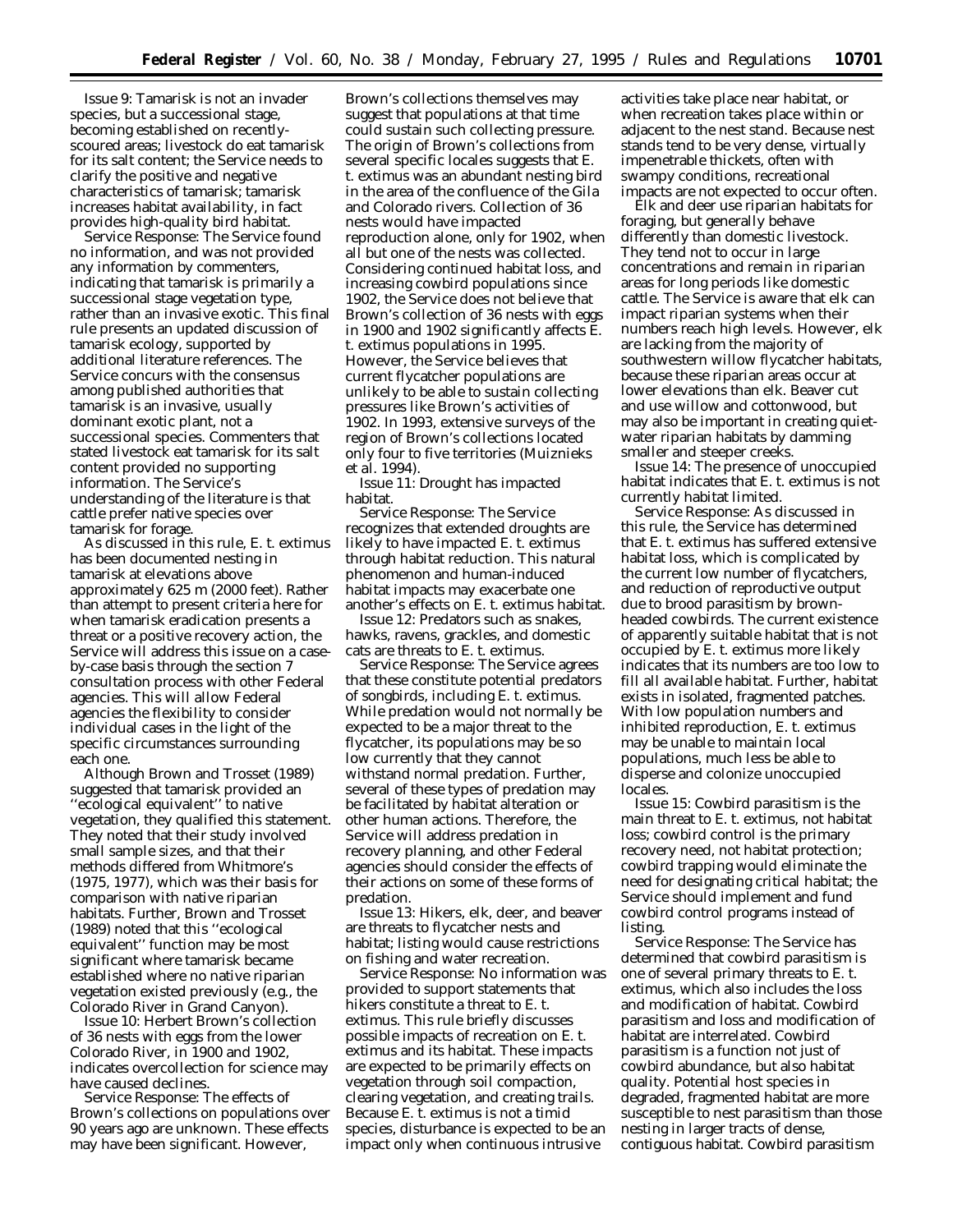will probably remain an imminent threat until habitat rehabilitation is accomplished. The Service acknowledges that cowbird control should be an immediate, high priority recovery action. However, cowbird control is a ''stop-gap'' action. Rehabilitating riparian habitat to make *E. t. extimus* and other riparian birds less susceptible to cowbird parasitism will be necessary for a long-term solution. Ultimately, the ranking of threats in order of severity is not relevant to the listing question. It is because a number of often interdependent threats exist that listing *E. t. extimus* is necessary. Ranking threats in order of severity and addressing them accordingly will be part of the recovery process.

*Issue 16:* Willow flycatchers nesting in the northern States, Alaska, and Canada are subspecies other than *E. t. extimus*. The boundaries of the breeding range of *E. t. extimus* should be expanded to include the Santa Ynez River in California, and the Green and Colorado River systems in west-central Utah; *E. t. extimus* does not occur in Utah, Colorado, or the Carson National Forest in northern New Mexico; the willow flycatcher is common in the northern States, Alaska, Canada, most of the U.S., Mexico and Panama; caution should be exercised in defining range limits of the subspecies, including elevational limits.

*Service Response:* Two primary authorities (Unitt 1987, Browning 1993) provide the range limits of *E. t. extimus* identified in this rule (see Figure 1). The Service also considered other information, such as historical nesting records, habitat characteristics, and proximity to neighboring populations of *E. t. extimus* or other willow flycatcher subspecies. Using this information, the Service provisionally defines the northwestern limit of the subspecies' range to be the Santa Ynez River in California. Willow flycatchers nesting along the Santa Ynez River occupy lowland riparian habitat similar to other coastal California locations of *E. t. extimus*, and few willow flycatcher (i.e., *E. t. brewsteri*) nesting locales are known in coastal California for a considerable distance north of the Santa Ynez River.

Browning (1993) found no evidence of intergrades between *E. t. extimus* and *E. t. adastus* in Utah. The northern limit of *E. t. extimus* in Utah is believed to correspond closely to the area comprising the following counties: Garfield, Kane, San Juan, Washington, and Wayne. This area takes in stretches of riverine riparian habitat in southern Utah that have historical records of

flycatchers and that still have potential willow flycatcher habitat.

The Service recognizes that taxonomic questions may arise concerning flycatchers occupying some high-elevation locales within the range of *E. t. extimus*. Because the genetic relatedness of willow flycatchers breeding at some high elevation areas, such as the White Mountains of Arizona, may be substantial, willow flycatchers in those locales should be considered *E. t. extimus* until further research demonstrates otherwise. Protection of these breeding groups could be critical for population recovery, immigration, and exchange of genetic material within a highlyfragmented landscape.

*Issue 17:* It is inappropriate to use data from *E. t. brewsteri* and *E. t. adastus* to support listing *E. t. extimus;* information cited on livestock damaging nests comes from other subspecies.

*Service Response:* The Service carefully considered the propriety of using information on other willow flycatcher subspecies in evaluating the listing question for *E. t. extimus*. In applying such information, the Service considered ecological similarities and dissimilarities between the subspecies. The Service believes that data from other subspecies are applicable in some cases, but not others. The Service has identified which subspecies provided data sources throughout the proposed and final rules. The phenomenon of livestock damaging nests and/or contents through physical contact is known for willow flycatcher subspecies other than *E. t. extimus*. This threat was noted to recognize that the potential exists, where nests occur low enough in vegetation or in other vulnerable locations, that livestock, humans, or other animals may contact them or the nest plant.

*Issue 18:* Habitat in California was lost to urbanization, not livestock; the proposed rule had inadequate discussion of urban and suburban development as a threat; urban development is not a threat to some populations.

*Service Response:* Loss and modification of the riparian habitat of *E. t. extimus* is the result of numerous factors, discussed in depth in this rule. Not all these factors have affected all riparian habitats, and some rare habitats remain unaffected. Further, the degree to which these factors influence riparian habitat varies across the landscape. Urban and suburban development has certainly impacted some *E. t. extimus* habitats. These impacts may result from direct encroachment and channelization of riparian habitats, as in coastal

southern California and central Arizona. Urban and suburban development also increase demands on river systems for water and hydropower. Thus, expanding urban centers can result in dewatering or alteration of riparian systems tens or hundreds of miles away. For example, the water and power demands of Los Angeles, Phoenix and Las Vegas result in effects on the Colorado River hundreds of miles from any of these cities.

*Issue 19:* The primary threat to *E. t. extimus* is loss of wintering habitat in Central and South America, or other factors along migration routes; the proposed rule contained insufficient information on migration studies; protecting breeding grounds is not logical, because *E. t. extimus* spends eight months of the year in migration or on wintering grounds.

*Service Response:* Although tropical deforestation possibly may restrict wintering habitat of the willow flycatcher, the best available current information on the subject suggests otherwise. The limited data on willow flycatcher wintering habitat indicates that this species uses "\* \* \* brushy savannah edges and second growth'' in Costa Rica (Stiles and Skutch 1989); in Panama it has been documented in ''shrubby areas'' (Ridgely 1981); and in South America it has been documented in ''\* \* \* shrubby clearings, pastures, and lighter woodland" or "\* \* \* on islands with early successional growth'' (Ridgely and Tudor 1994). Given existing land use practices in Central and South America, which are characterized by conversion of oldgrowth forested habitat to agricultural and second-growth habitats, few if any of the winter habitat types in which willow flycatchers have been documented should currently be in jeopardy.

*Issue 20:* The Service cannot define nesting habitat; habitat requirements are poorly understood; the proposed rule's description of nesting habitat is flawed and inadequate to direct management; the minimum patch size necessary to support a nesting pair of *E. t. extimus* is 1 to 1.5 hectares.

*Service Response:* The Service believes the proposed rule and this final rule accurately compile and summarize the existing information on *E. t. extimus* nesting habitat, and that information is sufficient to identify, conserve, and recover the riparian ecosystem of which *E. t. extimus* is a part. Habitat patches occupied by *E. t. extimus* vary somewhat in size, floristic composition, vegetation structure, and type of wetland. Therefore, the Service believes it is inappropriate and inaccurate to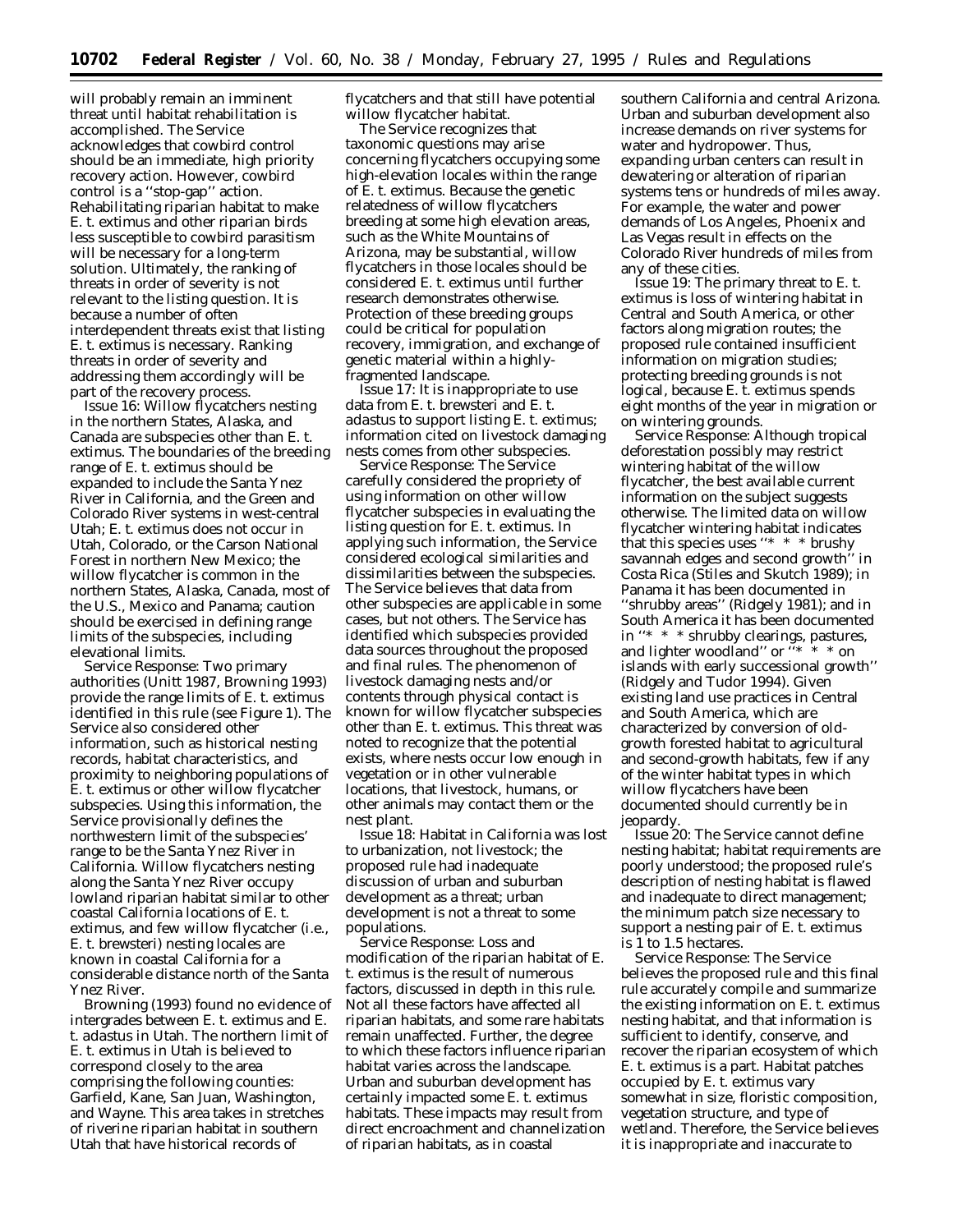narrowly define suitable habitat in terms of plants per unit area, vegetation density, specific plant community composition, type and volume of surface water, and patch size. The Service has no information to indicate inaccuracy or inadequacy of the habitat description presented in this rule. Specifically regarding patch sizes, one to two *E. t. extimus* pairs have been observed nesting in habitat patches of 0.5 ha (Sogge *et al.* 1993, Sogge *et al.* unpubl. 1994 data); therefore 1.0 to 1.5 ha is not an accurate estimate of the minimum patch size needed to support a single nesting pair.

*Issue 21:* Habitats used by nesting pairs differ from those used by single, unmated, wandering, or migrant flycatchers; the latter face minimal threats and are not essential to conservation of the species.

*Service Response:* The commenters provided no data supporting the statement that habitats used by unpaired *E. t. extimus* differ from nesting habitat, and the Service found no indication of this in the available literature. Unmated, resident *E. t. extimus* have been found in habitats identical to nearby habitats occupied by nesting pairs (Sogge and Tibbitts 1992, Sogge *et al.* 1993). The Service believes that single, unmated *E. t. extimus* also face threats of habitat loss, and that conservation of these individuals is essential to the conservation of the species, particularly at the low current numbers of flycatchers.

*Issue 22:* Listing constitutes singlespecies management that will damage other species; *E. t. extimus* habitat is incompatible with habitat needs of other listed and sensitive species, particularly the spikedace and loach minnow.

*Service Response:* The purposes of the Act are to provide a program for the conservation of threatened and endangered species and to conserve the ecosystems upon which threatened and endangered species depend. The Service believes that managing for *E*. *t*. *extimus* and other listed riparian and aquatic species accomplishes this purpose, to the mutual benefit of listed and nonlisted species alike. The intent of this listing is to conserve and recover *E*. *t*. *extimus* and the riparian and aquatic ecosystems of which it is a part.

The primary constituent elements of critical habitat described for the spikedace (59 FR 10906) and loach minnow (59 FR 10898) are not in conflict with the habitat requirements for the southwestern willow flycatcher, and are not in conflict with the primary constituent elements of its proposed critical habitat (58 FR 39495). The fishes require ''a healthy, intact riparian

community,'' which will also benefit *E*. *t*. *extimus* and other riparian and aquatic species. The spikedace, loach minnow, and *E*. *t*. *extimus* all require surface water and/or a high water table, a low to moderate stream gradient, and periodic flooding. The fishes specifically require a ''natural, unregulated hydrograph,'' which the Service believes would also benefit the flycatcher. These fish also require moderate to high bank stability; maintenance of the riparian vegetation on which *E*. *t*. *extimus* depends will provide such bank stability. The Service does not view management for *E*. *t*. *extimus*, spikedace, and loach minnow as mutually exclusive, but as mutually beneficial.

*Issue 23:* Floods regenerate habitat, they do not destroy it; floods destroy habitat; floods, not livestock, caused much of riparian degradation; the proposed rule is confusing and contradictory on the role of floods as a threat or necessary ecological function.

*Service Response:* The proposed rule stated that ''Its habitat rarity, and small, isolated populations make the remaining *E*. *t*. *extimus* increasingly susceptible to local extirpation through stochastic events such as floods \* \* \*. In early 1993, catastrophic floods in southern California and Arizona damaged or destroyed much of the remaining occupied or potential breeding habitat. Historically, these floods have always destroyed habitat but were also important events in regenerating cottonwood-willow communities.''

It is important to note that *E*. *t*. *extimus* is threatened by stochastic events like floods because of its current rarity and isolated nature of populations. If the species existed at healthy population levels, and if its riparian habitat were not greatly reduced, these natural stochastic events would not constitute threats. The 1993 flood events referred to were extraordinary in nature, described regionally as 500-year floods. Therefore, they do not typify flood events in the river systems involved. Further, while natural flood events are expected to destroy some flycatcher habitat, they are also crucial for regenerating natural riparian nesting habitat. In a healthy system where riparian vegetation is abundant and the stream channel is not eroded or destabilized, destruction and regeneration are balanced and habitat is generally available. Only when riparian vegetation is severely reduced and the stream channel and watershed are destabilized are riparian and aquatic species threatened by the natural, shortterm habitat losses resulting from flooding.

*Issue 24:* To manage for *E*. *t*. *extimus*, the Service will enforce or has proposed a fenced livestock-free corridor.

*Service Response:* The Service has neither proposed nor been consulted regarding a fenced, livestock-free corridor established along riparian areas on State, Federal, or private lands.

*Issue 25:* Beneficial land management practices should be recognized and discussed; the proposed rule fails to acknowledge that some habitats are protected from urban development.

*Service Response:* The Service recognizes that some management practices are beneficial. Some practices have protected or improved habitat, resulted in expanded populations, and/ or improved reproduction. The Service will look to these beneficial land management practices as important examples in the recovery planning process. However, in making a listing determination the Service must consider the situation across the species' entire range. It is this overall perspective that drives the listing decision. Although some nesting groups of *E*. *t*. *extimus* may be safe, stable, or perhaps even increasing, the Service has determined that overall the species is endangered.

*Issue 26:* Existing regulatory mechanisms are adequate, including: the Migratory Bird Treaty Act (MBTA); State listings for Arizona, New Mexico, and California; section 404 of the Clean Water Act; Bureau of Land Management and Forest Service policies; Executive Orders 11988 and 11990; protection of riparian habitat due to presence of other listed species; private and/or cooperative management plans at local areas.

*Service Response:* The Service considered these regulatory mechanisms and management plans, and determines that overall existing regulatory mechanisms are insufficient to conserve and recover *E*. *t*. *extimus* in the face of the primary threats of loss and modification of habitat and cowbird parasitism. A full discussion of Federal and State protection is found in this document under Factor D: ''*Inadequacy of existing regulatory mechanisms*''.

The Service recognizes that some local management plans benefit and conserve *E*. *t*. *extimus* and its habitat. Examples include management of the Bureau of Land Management's San Pedro Riparian National Conservation Area (SPRNCA) in Arizona, where six years of livestock exclusion have resulted in significant restoration of riparian habitats and increases in birds associated with habitats similar to *E*. *t*. *extimus* (Krueper 1993). Willow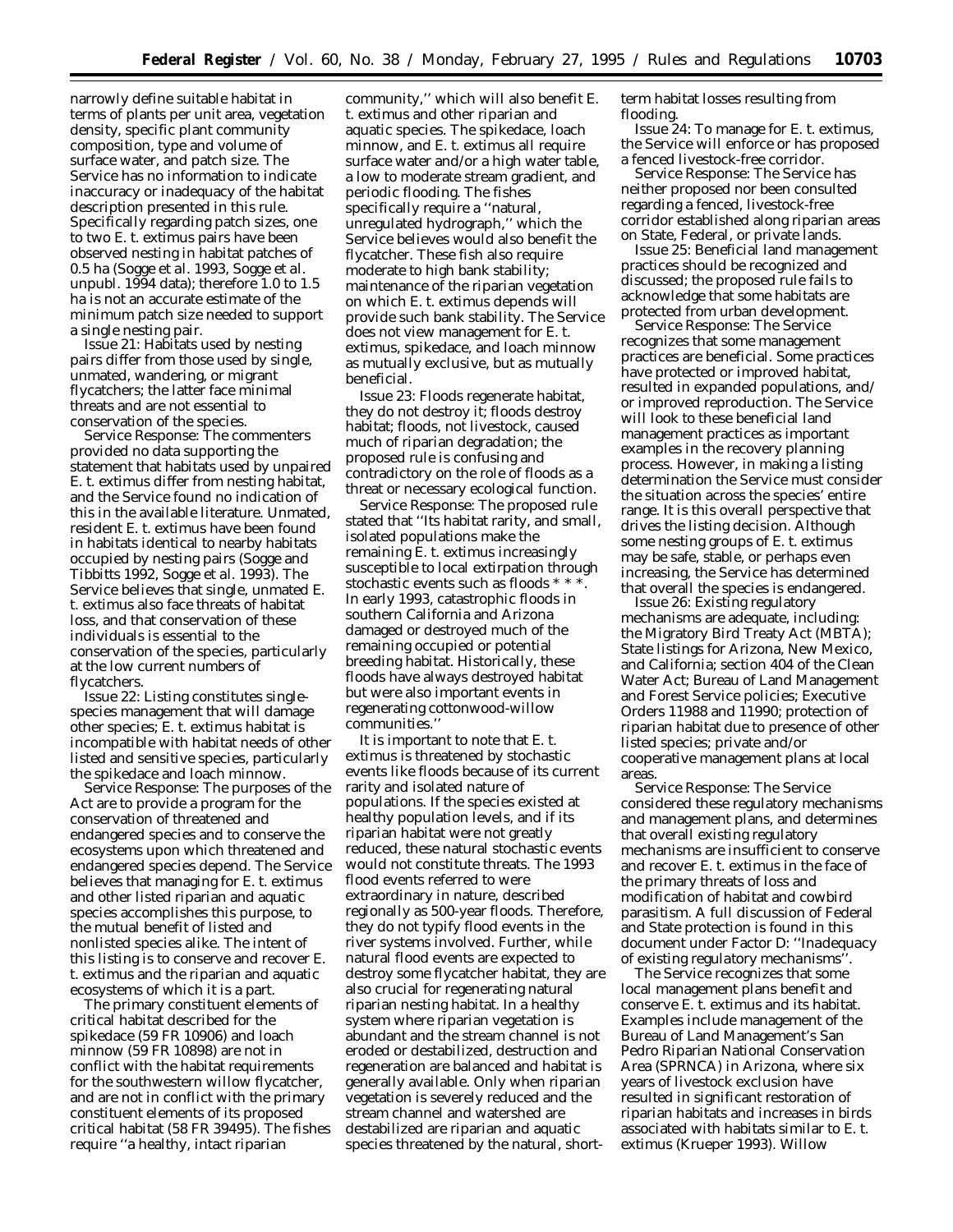flycatchers have not yet returned to their historical locations on the SPRNCA but may soon. Habitat protection and cowbird management at The Nature Conservancy's Kern River Preserve and on Marine Corps Base Camp Pendleton in California have improved habitat and reduced brood parasitism pressures for resident *E*. *t*. *extimus* (Griffith and Griffith 1993). Wetland management at Bosque del Apache National Wildlife Refuge in New Mexico is apparently sustaining a small population of flycatchers. While these actions are beneficial, they provide for *E*. *t*. *extimus* only at several locales. Further, long-term continuation of these management actions is not assured.

Provisions of section 404 of the Clean Water Act do not specifically protect *E*. *t*. *extimus* or its habitat, but do provide some protection to the aquatic and riparian ecosystems of which it is a part. Section 404 of the Clean Water Act also provides for mitigation of destruction of these habitats, however, allowing even temporary destruction of riparian habitat is not consistent with the immediate conservation needs of *E*. *t*. *extimus*.

*Issue 27:* The Service did not use the best available scientific or commercial information in making this determination; the Service presented insufficient and inconclusive information to support listing; the proposed rule used information which was general, incomplete, and originated with other flycatcher subspecies; the proposed rule was premature; the Service did not adequately solicit information and public input; scientific, economic, biological, hydrological and botanical data must support listing; how does the Service know the scientific information supporting listing was right?

*Service Response:* The Service canvassed the published literature regarding the taxonomy, ecology, and biology of the southwestern willow flycatcher, and the threats to it and its habitat. Because numerous and complex phenomena and processes were involved, this information ranged from general (e.g., wide scale trends in riparian habitat) to very specific (status of nesting groups). The Service believes it used the best available information, and has determined that this information is adequate to support listing. The Service evaluates sources before using or discounting information. In general, the Service expects that publications in peer-reviewed scientific journals, reports from land and resource management agencies, and dissertations or reports from academic or research

institutions have undergone technical review. Other information sources are considered more anecdotal, and the Service seeks to confirm such information before using it.

*Issue 28*: The Service should comply with the National Environmental Policy Act (NEPA) by completing an Environmental Impact Statement (EIS), and comply with 40 CFR 1506 to reduce duplication between NEPA and State and local requirements; the Service should comply with 40 CFR 1508.20 to compensate for producing substitute resources or environments; the Service should engage in joint planning with local governments under NEPA regulations.

*Service Response*: As noted in this final rule, the Service has determined that an Environmental Assessment, as defined under the authority of NEPA, need not be prepared for listing actions. A notice outlining the Service's reasons for this determination was published in the **Federal Register** on October 25, 1983 (48 FR 49244). Because of this determination, an EIS also need not be prepared. Also because of this determination, reduction of duplication between the NEPA process and State and local agencies, and joint planning between those agencies and the NEPA process, are rendered moot.

*Issue 29*: The proposed rule violates the Regulatory Flexibility Act; no Regulatory Impact Analysis/Assessment as required under Executive Orders 12291 and 12866 was completed; it also may be inconsistent with the mandates of other agencies.

*Service Response*: Decisions on listing and reclassification under the Act are made based on five factors defined in section 4(a)(1) of the Act. These five factors are discussed in this rule, as they relate to *E. t. extimus.* The Act requires the Service to consider only scientific and commercial information relating to these five factors in making listing determinations, not economic information. Economic information is considered in designating critical habitat, which is not part of this rule. Therefore, compliance with the Regulatory Flexibility Act and Executive Orders 12291 and 12866 is not an issue for this action, but will be addressed if a critical habitat designation is made (H.R. Conf. Rep. No. 835, 97th Cong., 2d Sess. 20 (1982); *accord,* S. Rep. No. 418, 97th Cong., 2d Sess. 4 (1982)).

Where conservation and recovery of threatened and endangered species is inconsistent with other mandates of Federal agencies, processes under section 7 of the Act serve to evaluate projects arising from those mandates, with regard to protection of listed

species. However, section 2(c) of the Act requires all Federal departments and agencies to conserve listed species and further the purposes of the Act.

*Issue 30*: The Service should complete a Takings Implications Assessment prior to listing/designating critical habitat.

*Service Response*: The Service will complete a takings analysis for any final designation of critical habitat in compliance with Executive Order 12630 and the Attorney General's supplemental guidelines issued June 30, 1988. In accordance with those guidelines and Interior Department policy, this analysis will be completed after listing, not as part of consideration of the listing determination itself.

*Issue 31*: Requests were received for local public hearings.

*Service Response*: The proposed rule stated that three public hearings would be held. Because of many requests for additional hearings, a total of six public hearings were held. Regulations at 50 CFR 424.16(c)(3) require the Service to hold one public hearing if requested.

*Issue 32*: The time allowed for public comments was inadequate; the proposal should have been subjected to peer review.

*Service Response*: The Service is required to accept public comments for at least 60 days regarding proposals to list and/or designate critical habitat (50 CFR  $424.16(c)(2)$ ). In this case the Service initially announced a 90-day public comment period, then extended that another 40 days for a total of 130 days (July 23, 1993 through November 30, 1993). Public comment periods and public hearings are the mechanisms by which the Service receives input from all interested parties, including scientific peer review.

*Issue 33*: Listing would require private property owners to consult with the Service on their actions; listing and/ or designating critical habitat constitute take of private property rights; adverse modification of critical habitat would be prohibited on private lands; the Service failed to notify the affected public of the consequences of adverse modification of critical habitat; listing and/or designating critical habitat may affect civil rights.

*Service Response*: Listing does not require private property owners to consult with the Service on actions which may affect a listed species. However, section 7 of the Act does require Federal agencies to consult on actions which they fund, permit, or carry out if those actions may affect a listed species or adversely modify critical habitat. Any potential take of private property will be analyzed in compliance with Executive Order 12630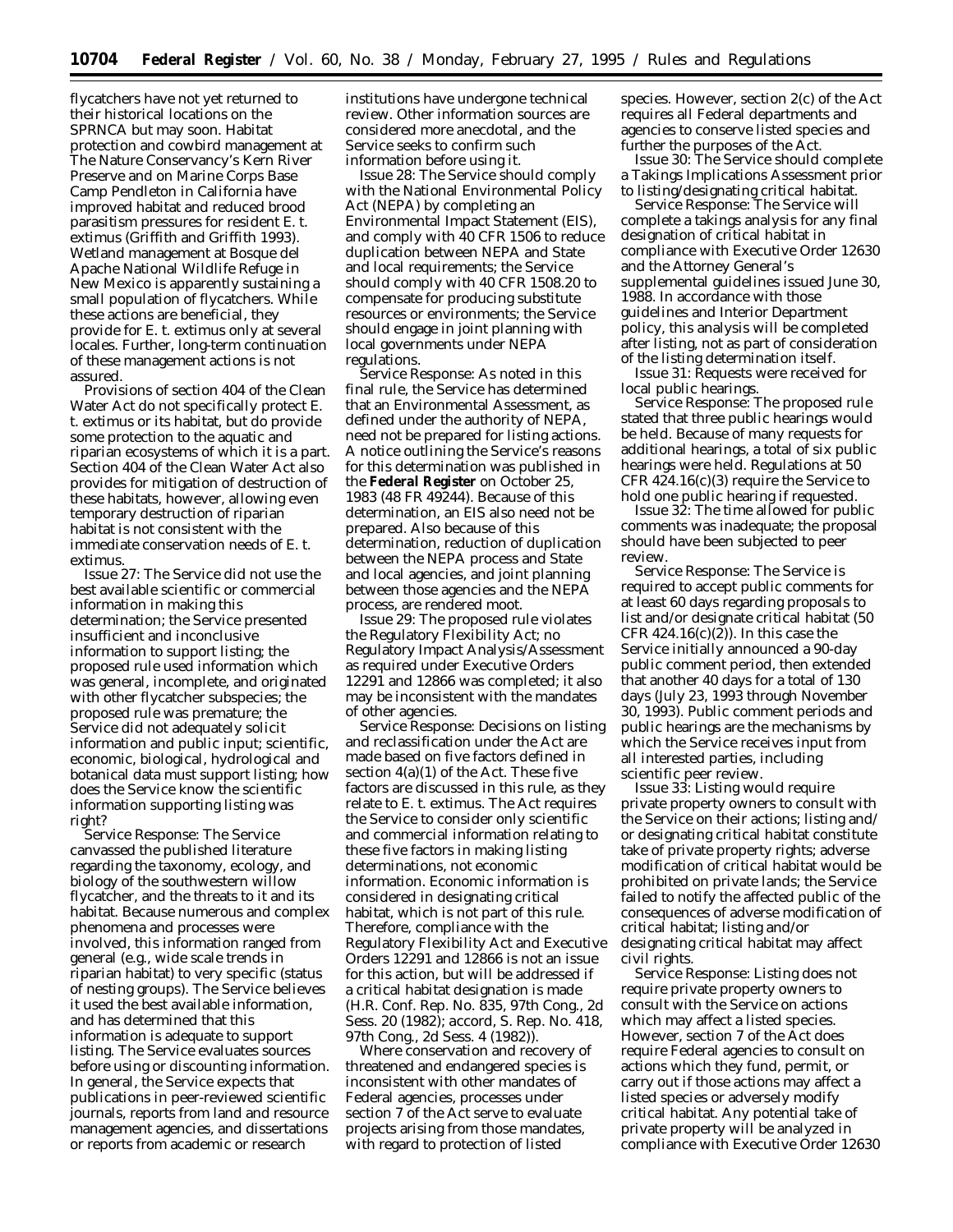(see Issue 30). As discussed later (Issue 35), because critical habitat is not being designated with this rule, comments regarding critical habitat will be addressed during subsequent actions regarding critical habitat.

*Issue 34*: Requests were received to be on a mailing list for all actions relating to this issue or to be provided personal notification of a final decision.

*Service Response*: The Service tries to maintain mailing lists for specific issues whenever possible. However, when large numbers of parties request to be on such lists, it becomes logistically and financially unfeasible to mail information to each party. This issue is one of those, and the Service must rely to some degree on mass communication forums like news releases, public notices in newspapers, and publications in the **Federal Register**.

*Issue 35*: Numerous comments were received regarding critical habitat.

*Service Response*: Critical habitat for *E. t. extimus* is not being designated with this rule; therefore, the above issues are not addressed here. Designation of critical habitat is being deferred while the Service further considers the extent to which designation is appropriate. Issues pertaining to this designation will be addressed when a final decision is made with regard to the critical habitat proposal.

*Issue 36*: Numerous comments were received regarding recovery of *E. t. extimus,* including: the Service has no recovery plan for *E. t. extimus;* the proposed rule failed to identify recovery goals for habitat, flycatcher numbers, and flycatcher distribution; the proposed rule failed to identify what actions will be used to achieve recovery; a recovery plan should address control of cowbird parasitism, nest damage by livestock, tamarisk eradication, wintering habitat, monitoring populations, protection of public and private lands from fire; cowbird parasitism cannot be addressed by listing and designating critical habitat; cowbirds are not easily controlled without sacrificing flycatchers and/or impacting habitat; the proposed rule contained no livestock managing strategy; rotating livestock will allow habitat enhancement/recovery; the factors affecting riparian habitats are numerous and complex; failure to address all could be futile or have damaging effects.

*Service Response*: Section 4(f) of the Act authorizes the Service to develop and implement recovery plans for listed species, not species that are proposed for listing. For *E. t. extimus*, this process therefore begins with the effective date

of listing. In accordance with section 4(f)(B) of the Act the recovery plan process will address actions necessary to achieve conservation and recovery of *E. t. extimus*, will identify measurable criteria by which recovery (*i.e.,* the point at which protection under the Act is no longer necessary) can be gauged, and will identify the time and costs required to achieve recovery. The specific issues identified above will be considered in developing a recovery plan, and that plan will be available for public review and comment prior to adoption. Monitoring species is frequently an element of recovery plans, and is also required by section 4(g) of the Act for any species deemed to be recovered.

*Issue 37*: Several commenters questioned the motivations of the petitioners in requesting the listing, and others apparently believed the petitioners authored the listing proposal. Several commenters noted that the petition contained inaccuracies, and therefore no listing proposal should have resulted.

*Service Response*: The Service cannot speak for the petitioners' motivations in requesting listing of *E. t. extimus.* The Service judged the petition solely on the scientific information it contained. Inaccuracies were found in the petition, but on the whole the Service determined that it presented substantial information indicating that listing may be warranted. The listing proposal was authored by the Service, not the petitioners. The Service developed its proposal not from the petition, but from information gained from journal publications, agency reports, and the general public's responses to several information solicitations. This status review process had resulted in the Service designating *E. t. extimus* a category 1 candidate species prior to the petition being received. That designation indicated that the Service had sufficient information to support a listing proposal but did not publish a proposal immediately because it was dealing with listing actions of higher priority. Information presented by the petitioners that the Service did not already possess was checked for accuracy; information that could not be confirmed, or was found to be inaccurate, was not used.

*Issue 38*: The Service is required to purchase interest in land or water for implementation of the Act; this violates the U.S. Constitution.

*Service Response*: Section 5 of the Act directs the Secretary to use land acquisition and other authorities of the Fish and Wildlife Act of 1956, as amended, the Fish and Wildlife

Coordination Act, as amended, and the Migratory Bird Conservation Act, as appropriate. The Secretary is authorized, but not required, to acquire interest in land or water to conserve threatened and endangered species. The Service does not carry out these authorities in violation of the U.S. Constitution. The Service does not acquire all lands designated as critical habitat for a listed species, and does not develop critical habitat designations based on land ownership or interest of landowners in purchasing or selling properties. It is the Service's policy to acquire property only on a voluntary basis from willing sellers.

*Issue 39*: Land use outside occupied/ critical habitat will be adversely impacted.

*Service Response:* Federal actions that take place outside occupied habitat or critical habitat, but that may affect *E. t. extimus,* will be subject to consultation between the action agency and the Service in accordance with section 7 of the Act. Exclusively private actions are unaffected by listing and/or designation of critical habitat, provided they do not result in violation of section 9 of the Act (*e.g*., take of the species).

*Issue 40*: Listing (regardless of critical habitat) will have adverse impacts on local economy; economic impacts of listing were not addressed; the Act requires the Service to consider impacts on other wildlife species and social and economic impacts prior to listing.

*Service Response*: Consideration of economic effects is required for designation of critical habitat. The Act requires that species listing decisions be based solely on the best scientific and commercial information available, which precludes consideration of social or cultural impacts or impacts on other species. (See section  $4(b)(1)(A)$  of the Act). The Service anticipates no significant impacts on other native wildlife species as a result of listing, with the probable exception of the brown-headed cowbird.

*Issue 41*: Who initiated, performed, and paid for studies along the Kern River?

*Service Response*: Reports on studies done on the Kern River were published by Harris *et al*. (1986), Harris *et al*. (1987), Whitfield (1990), and Harris (1991). Specific information on project participants, funding sources, and cooperators can be found in those sources. The Service understands that monitoring and cowbird control are being continued by the Kern River Research Center and The Nature Conservancy, with funding assistance from the State of California and the Service.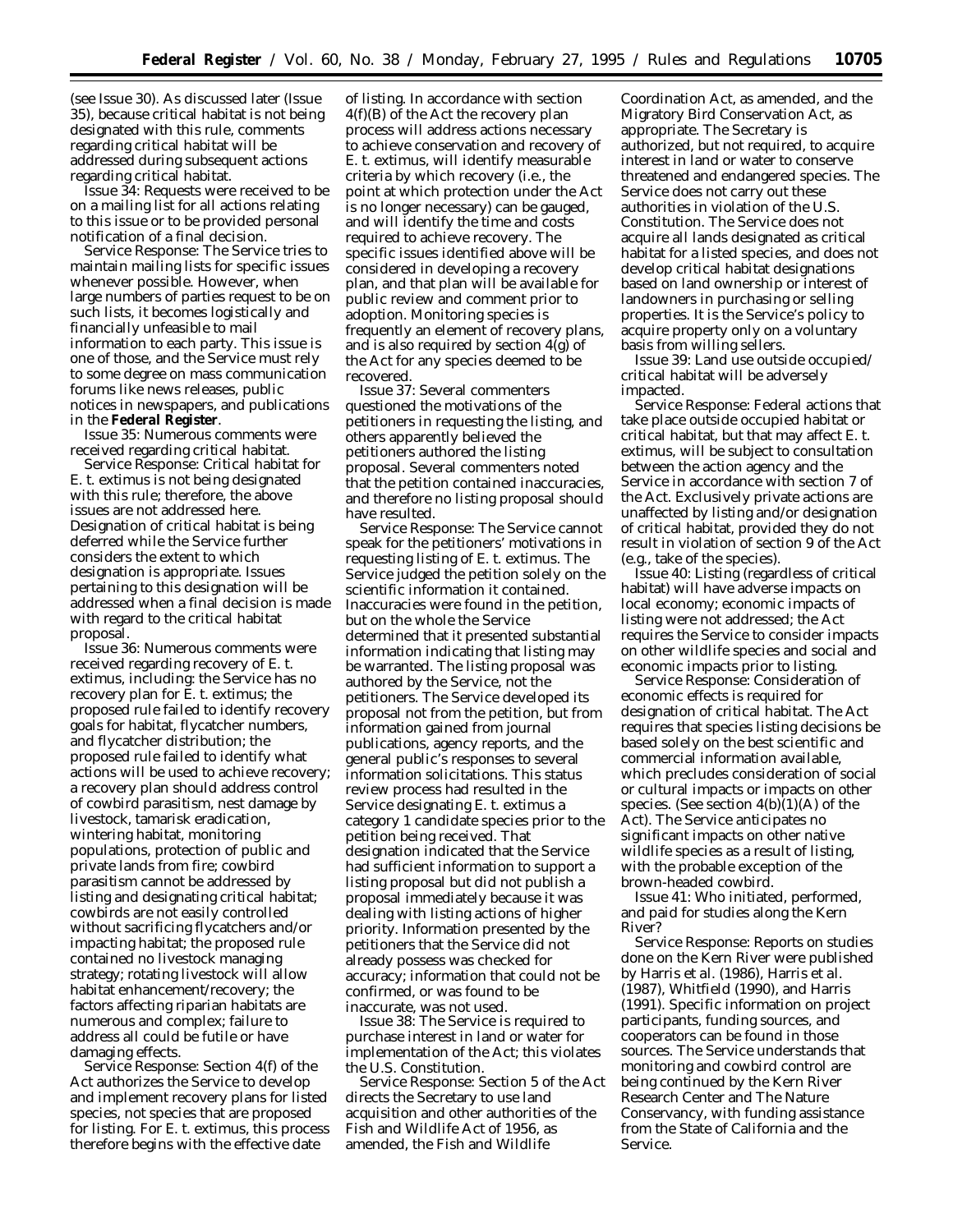*Issue 42*: The Service should perform additional surveys before listing.

*Service Response:* The Service is supporting continuing surveys to detect additional *E. t. extimus,* to monitor known nest sites, and to evaluate habitat presence, quality, and distribution. The Service supports these surveys with funding to States in accordance with section 6 of the Act, and through logistical and technical assistance to other agencies and parties. Extensive surveys in New Mexico and Arizona in 1993 located *E. t. extimus* in numbers that do not significantly change the total population estimates made in the proposed rule. These surveys also confirmed high levels of brood parasitism by cowbirds. With low estimates of total flycatcher numbers being validated by continuing surveys, the Service has determined that sufficient information exists on the threats of habitat loss and cowbird parasitism to justify listing.

*Issue 43:* The Service failed to consult adequately with private interests, State, Federal, and local agencies prior to publishing the proposed rule.

*Service Response:* The Service published public requests for information on the status of *E. t. extimus* in the **Federal Register** when it was designated a category 2 candidate species in January 1989, and when it was designated a category 1 species in November 1991. The Service supplemented these requests with general mailings soliciting information, and information solicitations in professional publications. Beyond these mechanisms, the Service is constrained by funding limitations and citizens' suits such as *Environmental Defense Center, Inc. vs. Babbitt et al.* IV 93– 1848–R (C.D. Calif.), which was brought to compel the Service to propose listing and designation of critical habitat for the species, that preclude individually contacting every interested party.

*Issue 44:* The parties who petitioned for listing should pay for studies supporting their request.

*Service Response:* Regulations implementing section 4 of the Act, specifically the petition process [50 CFR 424.14], do not require petitioners to fund studies supporting their request. Listing determinations are made if existing information is deemed sufficient to make a determination. This information typically originates from a variety of sources.

*Issue 45:* The southwestern willow flycatcher is abundant. There is no need to list.

*Service Response:* The Service has determined that *E. t. extimus* is rare, not abundant, faces serious threats to its

continued existence, and warrants listing as endangered. See discussion under Factor A: *The present or threatened destruction, modification, or curtailment of its habitat or range.*

*Issue 46:* The ''little'' willow flycatcher (*E. t. brewsteri*) is the most common subspecies observed and collected in the Southwest.

*Service Response:* The abundance of collections of *E. t. brewsteri* from within the breeding range of *E. t. extimus* is because *E. t. brewsteri* migrates through the Southwest between its Pacific coastal breeding range and wintering grounds in Central America. *E. t. brewsteri* passes through riparian habitats in the breeding range of *E. t. extimus* in spring and fall, but does not breed there.

*Issue 47:* There is no need to list *E. t. extimus* in areas where it is doing well.

*Service Response:* The Service has determined that *E. t. extimus* is endangered; local areas where the bird is relatively stable could only be excluded from listing or classified as threatened if they constituted distinct population segments [50 CFR 424.02(k)]. The Service has not identified any distinct population segments of *E. t. extimus.* Further, because the Service determines *E. t. extimus* to be endangered, all existing habitat and local nesting concentrations are deemed to be essential to the conservation and recovery of the species. Protection of locales where the bird is doing relatively well may be especially important for the conservation and recovery of *E. t. extimus.*

*Issue 48:* Prey availability may be a limiting factor.

*Service Response:* The Service recognizes that food availability is always a potential limiting factor in wildlife populations. It is possible that reduction of riparian habitats not only reduced vegetation for nesting, but reduced or altered the arthropod fauna associated with surface water and extensive vegetation. Also, as noted in this rule, some speculation exists that tamarisk provides a substandard nesting habitat because it supports a significantly different insect fauna than native vegetation. However, no information was available to evaluate this factor directly for *E. t. extimus.*

*Issue 49:* Several comments were received that pertained to the Service's management of the 90-day petition finding, including that the 90-day petition finding was late; that it is not the Service's role to conduct a status review if information in a petition is lacking; and that a 30-day comment

period on the 90-day petition finding was insufficient.

*Service Response:* The Service acknowledges that its finding on the listing petition was published after 90 days, however, the Act (section 4(b)(3)(A) states that the [Service] shall, *to the maximum extent practicable,* make a petition finding within 90 days (emphasis added). Because the petition was found to present substantial information indicating that the petitioned action may have been warranted, the Service continued a status review after this finding, in accordance with 50 CFR  $424.\overline{1}4(b)(3)$ . There are no requirements for the Service to open a formal comment period regarding a 90-day petition finding. The Service did so in this case to solicit additional information on *E. t. extimus.* In reaching its 12-month petition finding, the Service considered all information received within the 30 day period identified, and information received for several months thereafter.

*Issue 50: E. t. extimus* should be listed as threatened, not endangered.

*Service Response:* The Service carefully evaluated the status of *E. t. extimus* and has determined that it meets the definition of an endangered species, not a threatened species. As stated in the proposed rule, (58 FR 39495) threatened status would not be appropriate because the large historic habitat loss already has caused extirpation throughout a significant portion of the species' range. Population numbers are extremely low, and a variety of threats are serious and imminent.

*Issue 51:* Restrictions on rural livestock grazing will cause ranching to become nonviable, and the land will be converted by suburban development, which is a greater threat to *E. t. extimus* than overgrazing.

*Service Response:* The conversion of lands from livestock grazing to suburban development is hypothetical and therefore cannot drive the Service's determination on this issue. Much of the livestock grazing that may be affected by this rule takes place on Federal lands.

Therefore, conversion to suburban development would require land exchanges or sales. These actions, if they were determined to affect *E. t. extimus,* would require consultation under section 7 of the Act. Regardless, prioritization of threats should be undertaken in the recovery, rather than listing, process.

*Issue 52:* The proposed rule fails to consider changing ecological factors: drought, migration patterns, nesting habits, and climatic changes.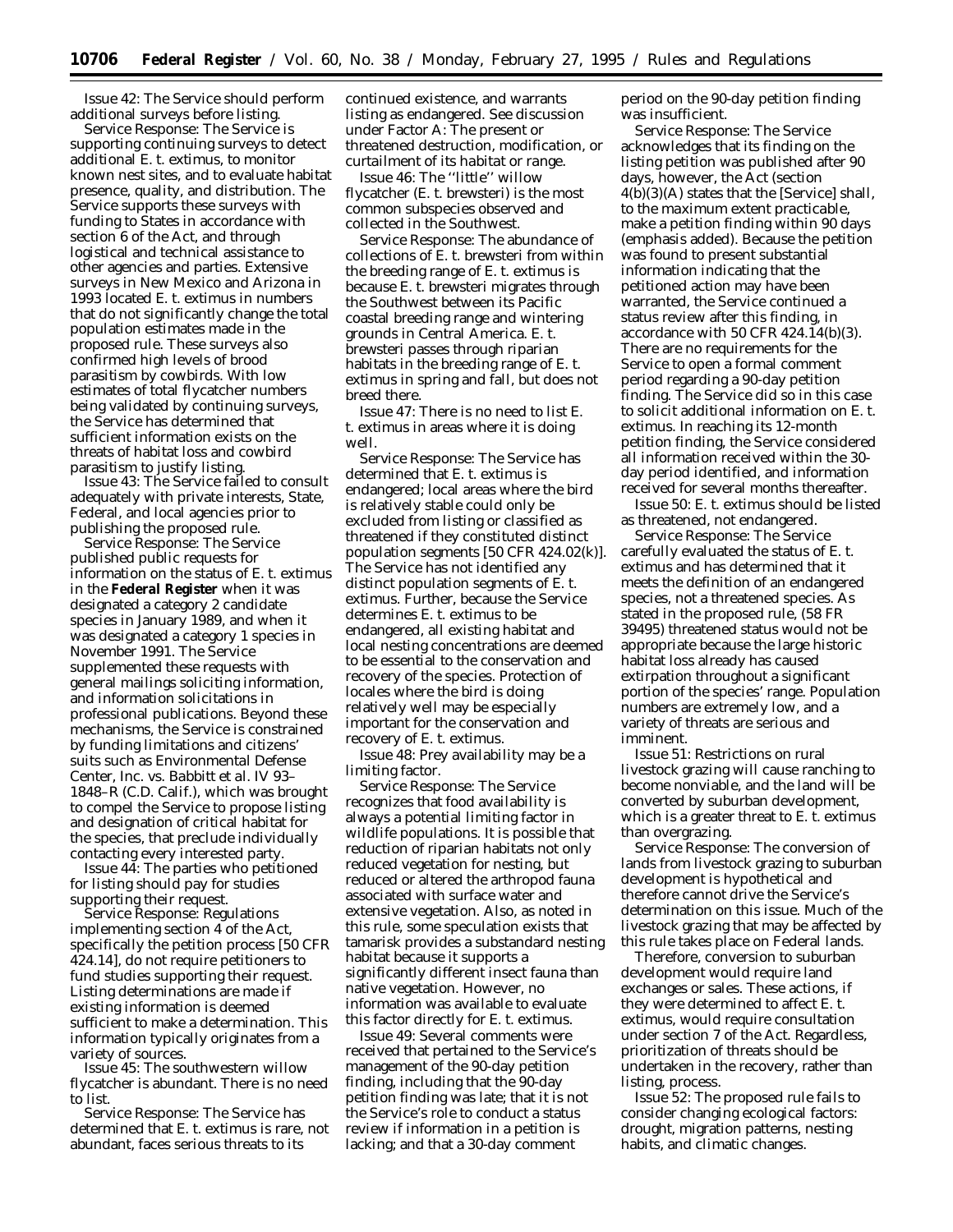*Service Response:* The Service recognizes that populations of *E. t. extimus* are likely to fluctuate naturally in response to various ecological factors. However, the Service believes that declines in habitat availability and increased exposure to cowbird parasitism have caused population reductions beyond the scale of natural fluctuations. Fluctuations in response to nonanthropogenic phenomena are likely to continue, but the current population levels are so low that these natural phenomena may be sufficient to cause local extirpations.

*Issue 53:* Restrictions associated with listing would be in conflict with Kern County's General Plan.

*Service Response:* Under section 4 of the Act, the Service considers only scientific and commercial information relating to the five listing factors outlined in section 4(a)(1) and discussed with respect to *E. t. extimus* in this rule. Therefore, conflicts with local plans were not considered in making this determination. However, the Service strives to pursue conservation and recovery of listed species in cooperation with State and local authorities, and seeks to minimize conflicts.

*Issue 54:* Listing and critical habitat designations will adversely affect flood control measures, some authorized by the Federal Emergency Management Agency and other Federal and State regulations; the proposed rule failed to consider flood accommodation needs, channelization, and clearing vegetation.

*Service Response:* Flood control measures virtually always involve a Federal agency, through funding, permitting, and/or other action. Therefore, flood control measures that may affect *E. t. extimus* would undergo consultation under section 7 of the Act. Section 7 and its implementing regulations have provisions for emergency consultations, and for actions within presidentially declared disaster areas.

*Issue 55:* Government agencies are responsible for many impacts to riparian areas; campgrounds, fish hatcheries, and some district offices are located in riparian areas.

*Service Response:* The Service acknowledges that some Federal actions are in part responsible for the threats facing *E. t. extimus.* As a result of listing, those Federal actions will be subject to consultation under section 7 of the Act to evaluate and minimize the effects of those actions.

*Issue 56:* The Service does not acknowledge receipt of comments on listing, and probably does not read them.

*Service Response:* The Service does not routinely acknowledge receipt of each letter commenting on listing proposals. The number of letters in this case made it logistically and financially impossible to acknowledge each one. However, all letters were read, and their issues addressed either here or elsewhere in this final rule. All comment letters and transcripts of public hearings are retained in the permanent file on this species and are available for public inspection.

*Issue 57:* Protecting flycatcher habitat may restrict mosquito control, which is important for control of encephalitis and other mosquito-borne diseases.

*Service Response:* Where such control involves a Federal action, mosquito and disease control actions may be subject to consultation under section 7(a)(2) of the Act, which would evaluate but not necessarily restrict or significantly modify the project. Ultimately, section 7(e) of the Act allows exemptions to the requirements of section 7(a)(2).

#### **Summary of Factors Affecting the Species**

After a thorough review and consideration of all information available, the Service has determined that the southwestern willow flycatcher should be classified as an endangered species. Procedures found at section 4(a)(1) of the Act and regulations implementing the listing provisions of the Act (50 CFR Part 424) were followed. A species may be determined to be an endangered or threatened species due to one or more of the five factors described in section  $4(a)(1)$ . These factors and their application to the southwestern willow flycatcher (*Empidonax traillii extimus*) are as follows:

#### *A. The Present or Threatened Destruction, Modification, or Curtailment of its Habitat or Range*

Large scale losses of southwestern wetlands have occurred, particularly the cottonwood-willow riparian habitats of the southwestern willow flycatcher (Phillips *et al*. 1964, Carothers 1977, Rea 1983, Johnson and Haight 1984, Katibah 1984, Johnson *et al*. 1987, Unitt 1987, General Accounting Office (GAO) 1988, Bowler 1989, Szaro 1989, Dahl 1990, State of Arizona 1990, Howe and Knopf 1991). Changes in riparian plant communities have resulted in the reduction, degradation, and elimination of nesting habitat for the willow flycatcher, curtailing the ranges, distributions, and numbers of western subspecies, including *E*. *t*. *extimus* (Gaines 1974, Serena 1982, Cannon and Knopf 1984, Klebenow and Oakleaf

1984, Taylor 1986, Unitt 1987, Schlorff 1990, Ehrlich *et al*. 1992).

Dahl (1990) reviewed estimated losses of wetlands between 1780 and the 1980's in the Southwest: California is estimated to have lost 91 percent, Nevada 52 percent, Utah 30 percent, Arizona 36 percent, New Mexico 33 percent, and Texas 52 percent. As much as 90 percent of major lowland riparian habitat has been lost or modified in Arizona (State of Arizona 1990). Franzreb (1987) noted that ''[B]ottomland riparian forests are the most highly modified of natural landscapes in California.''

Loss and modification of southwestern riparian habitats have occurred from urban and agricultural development, water diversion and impoundment, channelization, livestock grazing, off-road vehicle and other recreational uses, and hydrological changes resulting from these and other land uses. Rosenberg *et al*. (1991) noted that ''it is the cottonwood-willow plant community that has declined most with modern river management.'' Loss of the cottonwood-willow riparian forests has had widespread impact on the distribution and abundance of bird species associated with that forest type (Hunter *et al*. 1987, Hunter *et al*. 1988, Rosenberg *et al*. 1991).

Overuse by livestock has been a major factor in the degradation and modification of riparian habitats in the western United States. These effects include changes in plant community structure and species composition, and relative abundance of species and plant density. These changes are often linked to more widespread changes in watershed hydrology (Rea 1983, General Accounting Office 1988) and directly affect the habitat characteristics critical to *E*. *t*. *extimus*. Livestock grazing in riparian habitats typically results in reduction of plant species diversity and density, especially of palatable broadleaf plants like willows and cottonwood saplings, and is one of the most common causes of riparian degradation (Carothers 1977, USDA Forest Service 1979, Rickard and Cushing 1982, Cannon and Knopf 1984, Klebenow and Oakleaf 1984, GAO 1988, Clary and Webster 1989, Schultz and Leininger 1990).

Increases in abundance of riparian bird species have followed reduction, modification, or removal of cattle grazing. Krueper (1993) found the following increases in birds associated with cottonwood-willow habitat on Arizona's San Pedro River four years after the removal of livestock: yellow warbler, 606 percent; common yellowthroat, 2,128 percent; yellow-breasted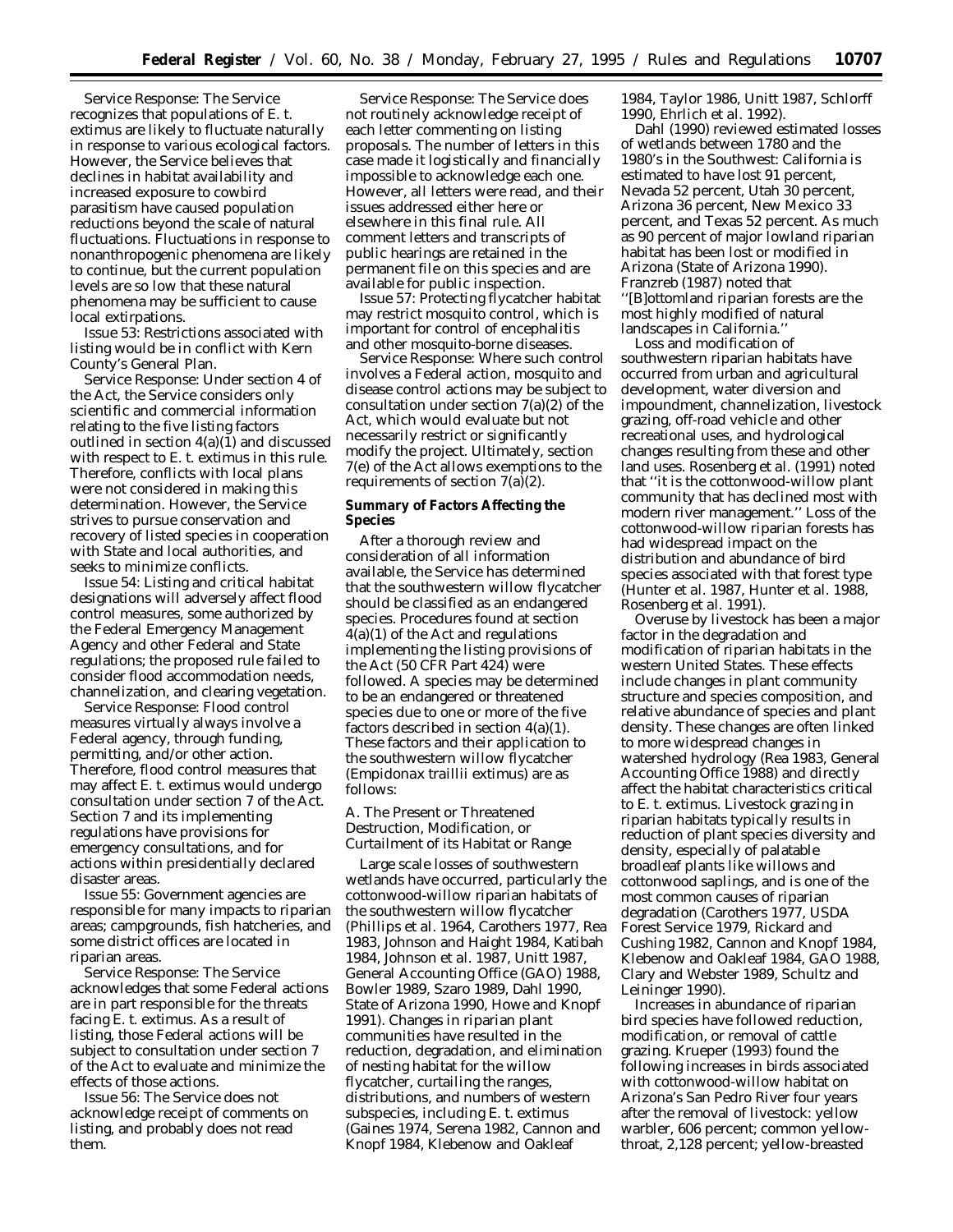chat, 423 percent. Bock *et al*. (1993) found that 40 percent of the riparian bird species they examined, including the willow flycatcher (various subspecies), were negatively affected by livestock grazing. Increases in willow flycatcher numbers (various subspecies) have followed reduction, modification, or removal of cattle grazing. Taylor (1986) found a negative correlation between recent cattle grazing and abundance of numerous riparian birds, including the Great Basin willow flycatcher (*E*. *t*. *adastus*). In an area ungrazed since 1940, his bird counts were five to seven times higher than comparable plots where grazing was terminated in 1980. Taylor and Littlefield (1986) found higher numbers of Great Basin willow flycatchers correlated with minimal or nonexistent livestock grazing. Klebenow and Oakleaf (1984) listed the Great Basin willow flycatcher among bird species that declined from abundant to absent in riparian habitats degraded in part by overgrazing. Schlorff reported willow flycatchers returning to Modoc County, California, several years after removal of livestock grazing (pers. comm. cited in Valentine *et al*. 1988). Knopf *et al*. (1988) found that, during the summer, Great Basin willow flycatchers were present on winter-grazed pastures, but were virtually absent from summergrazed pastures.

The Service believes that documentation of livestock impacts on other willow flycatcher subspecies is relevant to *E*. *t*. *extimus*, because linear riparian habitats in the arid range of *E*. *t*. *extimus* are especially vulnerable to fragmentation and destruction by livestock. As shady, cool, wet areas providing abundant forage, they are disproportionately preferred by livestock over the surrounding xeric uplands (Ames 1977, Valentine *et al*. 1988, A. Johnson 1989). Harris *et al*. (1987) believed that termination of grazing along portions of the South Fork of the Kern River in California was responsible for increases in riparian vegetation and, consequently, nesting *E*. *t*. *extimus*. Suckling *et al*. (1992) noted that most of the areas still known to support *E*. *t*. *extimus* have low or nonexistent levels of livestock grazing. More recent surveys (Muiznieks *et al*. 1994) have found *E*. *t*. *extimus* in areas with livestock grazing; however, these occur in widely dispersed, small groups whose nesting success is largely unknown, and where livestock grazing intensity and seasonality are also unknown.

Another likely factor in the loss and modification of southwestern willow flycatcher habitat is invasion by the

exotic tamarisk. Tamarisk (also called saltcedar) was introduced into western North America from the Middle East in the late 1800's as an ornamental windbreak and for erosion control. It has spread rapidly along southwestern watercourses, typically at the expense of native riparian vegetation, especially cottonwood/willow communities. Although tamarisk is present in nearly every southwestern riparian community, its dominance varies. It has replaced some communities entirely, but occurs at a low frequency in others.

The spread and persistence of tamarisk has resulted in significant changes in riparian plant communities. In monotypic tamarisk stands, the most striking change is the loss of community structure. The multilayered community of herbaceous understory, small shrubs, middle-layer willows, and overstory deciduous trees is often replaced by one monotonous layer. Plant species diversity has declined in many areas, and relative species abundance has shifted in others. Other effects include changes in percent cover, total biomass, fire cycles, thermal regimes, and perhaps insect fauna (Kerpez and Smith 1987, Carothers and Brown 1991, Rosenberg *et al.* 1991, Busch and Smith 1993).

Disturbance regimes imposed by man (e.g., grazing, water diversion, flood control, woodcutting, and vegetation clearing) have facilitated the spread of tamarisk (Behle and Higgins 1959, Kerpez and Smith 1987, Hunter *et al.* 1988, Rosenberg *et al.* 1991). Cattle find tamarisk unpalatable. However, they eat the shoots and seedlings of cottonwood and willow, acting as a selective agent to shift the relative abundance of these species (Kerpez and Smith 1987). Degradation and, in some cases, loss of native riparian vegetation lowered the water table and resulted in the loss of perennial flows in some streams. With its deep root system and adaptive reproductive strategy, tamarisk thrives or persists where surface flow has been reduced or lost. Further, tamarisk establishment often results in a selfperpetuating regime of periodic fires, which were uncommon in native riparian woodlands (Busch and Smith 1993).

Manipulation of perennial rivers and streams has resulted in habitats that tend to allow tamarisk to outcompete native vegetation. Construction of dams created impoundments that destroyed native riparian communities. Dams also eliminated or changed flood regimes, which were essential in maintaining native riparian ecosystems. Changing (usually eliminating) flood regimes provided a competitive edge to

tamarisk. In contrast to native phreatophytes, tamarisk does not need floods and is intolerant of submersion when young. Diversion of water caused the lowering of near-surface groundwater and reduced the relative success of native species in becoming established. Irrigation water containing high levels of dissolved salts also favors tamarisk, which is more tolerant of high salt levels than most native species (Kerpez and Smith 1987, Busch and Smith 1993).

The rapid spread of tamarisk has coincided with the decline of the southwestern willow flycatcher. Although *E. t. extimus* has been documented nesting in tamarisk, it is not known whether, over the long term, reproductive success of southwestern willow flycatchers nesting in tamarisk has differed from the success of flycatchers nesting in native vegetation. Studies in Arizona have documented low breeding densities and low reproductive success for southwestern willow flycatchers nesting in tamarisk (Hunter *et al.* 1988, Muiznieks *et al.* 1994). These data, coupled with a possible decrease in the arthropod prey base and thermal protection for nests provided by tamarisk, suggest that tamarisk may provide poor quality nesting habitat. However, more extensive comparative studies are needed to determine the overall impact on the southwestern willow flycatcher of the conversion of native broadleafdominated riparian habitat to tamariskdominated habitat.

Other studies of riparian bird communities have documented changes in bird species diversity, corresponding with invasion by tamarisk.

Conversion to tamarisk typically coincides with reduction or complete loss of bird species strongly associated with cottonwood-willow habitats. These include the yellow-billed cuckoo (*Coccyzus americanus*), summer tanager (*Piranga rubra*), northern oriole (*Icterus galbula*), and the southwestern willow flycatcher (Hunter *et al.* 1987, Hunter *et al.* 1988, Rosenberg *et al.* 1991). While Brown and Trosset (1989) believed tamarisk may serve as an ''ecological equivalent'' to native vegetation, they noted that their study occurred where a tamarisk community became established where no native equivalent existed before.

Some authors believe tamarisk may not provide the thermal protection that native broadleaf species do (Hunter *et al.* 1987, Hunter *et al.* 1988). This could be important at lower elevations in the Southwest, where extreme high temperatures are common during the bird's midsummer breeding season. It is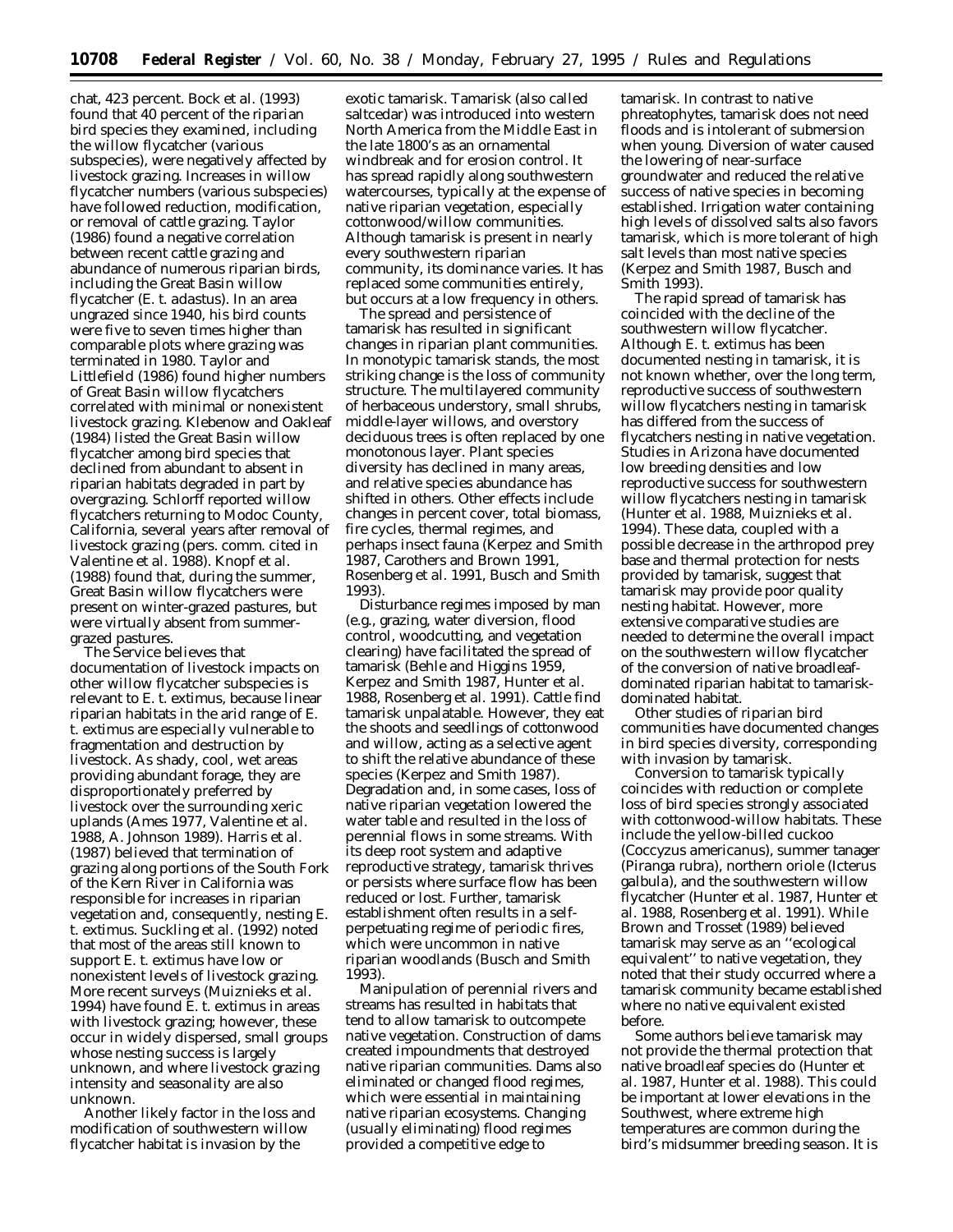also possible that tamarisk affects *E. t. extimus* by altering the riparian insect fauna (Carothers and Brown 1991). Some sources also speculated that nests in tamarisk stands may be more easily located by brown-headed cowbirds (see cowbird discussion below). Hunter *et al.* (1987) reported the willow flycatcher as one of seven midsummer-breeding builders of open nests that were found in tamarisk at higher elevations but not lower elevations. Nesting *E. t. extimus* have been found in tamarisk at middle elevations (610–1200 m (2000–3500 feet)) (Hundertmark 1978, Hubbard 1987, Hunter *et al.* 1987, Brown 1988, Sogge *et al.* 1993, Muiznieks *et al.* 1994). However, nest success in tamarisk at these elevations appears to be low (Sogge and Tibbitts 1992, Sogge *et al.* 1993, Muiznieks *et al.* 1994). The species is essentially absent from tamarisk-dominated habitats below 610 m (2000 feet). On the lower Colorado River (approximately 25 m (80 feet)) where tamarisk is widely dominant, the only territories found in recent decades were in relict stands dominated by willow, cottonwood, and other native vegetation (Muiznieks *et al.* 1994). Unitt (1987) speculated that at higher elevations and in the eastern portion of its range, some *E. t. extimus* populations may be adapting to tamarisk.

Water developments also likely reduced and modified southwestern willow flycatcher habitat. The series of dams along most major southwestern rivers (Colorado, Gila, Salt, Verde, Rio Grande, Kern, San Diegito, and Mojave) have altered riparian habitats downstream of dams through hydrological changes, vegetational changes, and inundated habitats upstream. New habitat is sometimes created along the shoreline of reservoirs, but this habitat (often tamarisk) is often unstable because of fluctuating levels of regulated reservoirs (Grinnell 1914, Phillips *et al.* 1964, Rosenberg *et al.* 1991). Construction of Glen Canyon Dam on the Colorado River allowed establishment of a tamarisk riparian community downstream in the Grand Canyon, where a small population of *E. t. extimus* exists, with poor reproduction (Brown 1991, Sogge *et al.* 1993). However, Lake Powell, formed upstream of the dam, inundated what was apparently superior habitat, with *E. t. extimus* considered common (Behle and Higgins 1959).

Diversion and channelization of natural watercourses are also likely to have reduced *E. t. extimus* habitat. Diversion results in diminished surface flows and increased salinity of residual flows. Consequent reductions and composition changes in riparian

vegetation are likely. Channelization often alters stream banks and fluvial dynamics necessary to maintain native riparian vegetation.

Suckling *et al.* (1992) suggested that logging in the upper watersheds of southwestern rivers may constitute another potential threat to the southwestern willow flycatcher. They stated that logging increases the likelihood of damaging floods in southwestern willow flycatcher nesting habitat.

Finally, the willow flycatcher (all subspecies) is listed among neotropical migratory birds that may be impacted by alteration of wintering habitat, as through tropical deforestation (Finch 1991, Sherry and Holmes 1993).

#### **Population Trends for Each State Are Discussed Briefly Below**

*California.* All three resident subspecies of the willow flycatcher (*E. t. extimus, E. t. brewsteri,* and *E. t. adastus*) were once considered widely distributed and common in California, wherever suitable habitat existed (Wheelock 1912, Willett 1912, Grinnell and Miller 1944). The historic range of *E. t. extimus* in California apparently included all lowland riparian areas of the southern third of the State. Unitt (1984, 1987) concluded that it was once fairly common in the Los Angeles basin, the San Bernardino/Riverside area, and San Diego County. Willett (1912, 1933) considered the bird to be a common breeder in coastal southern California. Nest and egg collections indicate the bird was a common breeder along the lower Colorado River near Yuma in 1902 (T. Huels, University of Arizona *in litt.,* transcripts of H. Brown's field notes).

All three willow flycatcher subspecies breeding in California have declined, with declines most critical in *E. t. extimus,* which remains only in small, disjunct nesting groups (Unitt 1984 and 1987, Gaines 1988, Schlorff 1990, Service unpubl. data). Only two nesting groups have been stable or increasing in recent years. One is on private land where habitat impacts from livestock grazing have been virtually eliminated (Harris *et al.* 1987, Whitfield 1990). This group on the South Fork of the Kern River experienced numerical declines in 1991 and 1992, but increases in nesting success were realized in 1992 and 1993, attributed to shaking (killing) or removing cowbird eggs or nestlings found in flycatcher nests, and trapping cowbirds (Whitfield and Laymon, Kern River Research Center, *in litt.* 1993). The other apparently stable nesting group is along the Santa Margarita River on Marine Corps Base Camp Pendleton,

where cowbird numbers have also been reduced by trapping (Griffith and Griffith 1993). Approximately eight other nesting groups are known in southern California, all of which consisted of six or fewer nesting pairs in recent years (Unitt 1987, Schlorff 1990, Service, unpubl. data). Using the most recent information for all areas, approximately 70 pairs and 8 single southwestern willow flycatchers are known to exist in California. Where information on population trends since the mid-1980's is available, most areas show declines. Three recent status reviews considered extirpation from California to be possible, even likely, in the foreseeable future (Garrett and Dunn 1981, Harris *et al.* 1986, Schlorff 1990). The State of California classifies the willow flycatcher as endangered [California Department of Fish and Game (CDFG) 1992].

*Arizona.* Records indicate that the former range of the southwestern willow flycatcher in Arizona included portions of all major watersheds (Colorado, Salt, Verde, Gila, Santa Cruz, and San Pedro). Historical records exist from the Colorado River near Lee's Ferry and near the Little Colorado River confluence (Phillips, pers. comm., cited in Unitt 1987), and along the Arizona-California border (Phillips 1948, Unitt 1987), the Santa Cruz River near Tucson (Swarth 1914, Phillips 1948), the Verde River at Camp Verde (Phillips 1948), the Gila River at Fort Thomas (W.C. Hunter, pers. comm., cited in Unitt 1987), the White River at Whiteriver, the upper and lower San Pedro River (Willard 1912, Phillips 1948), and the Little Colorado River headwaters area (Phillips 1948).

The southwestern willow flycatcher has declined throughout Arizona. The subspecies was apparently abundant on the lower Colorado River in 1902 (T. Huels *in litt.,* transcripts of H. Brown's field notes), but only four to five territories were located in 1993 (Muiznieks *et al.* 1994). Elsewhere in the State, *E. t. extimus* persists only in several small, widely scattered locations. In the Grand Canyon, several groups of nesting birds have fluctuated from a high of 11 singing males in 1986 (Brown 1988) to two pairs and three single birds in 1992 (Sogge and Tibbitts 1992). Grand Canyon surveys in 1993 located 13 birds; six unpaired individuals, two pairs, and what appeared to be one male with two females. No nesting attempts were successful (Sogge *et al.* 1993). Although Brown (*et al.* 1987) noted *E. t. extimus* as nesting in Havasu Canyon, in 1993 none were located there and cowbirds were abundant (Sogge *et al.* 1993). A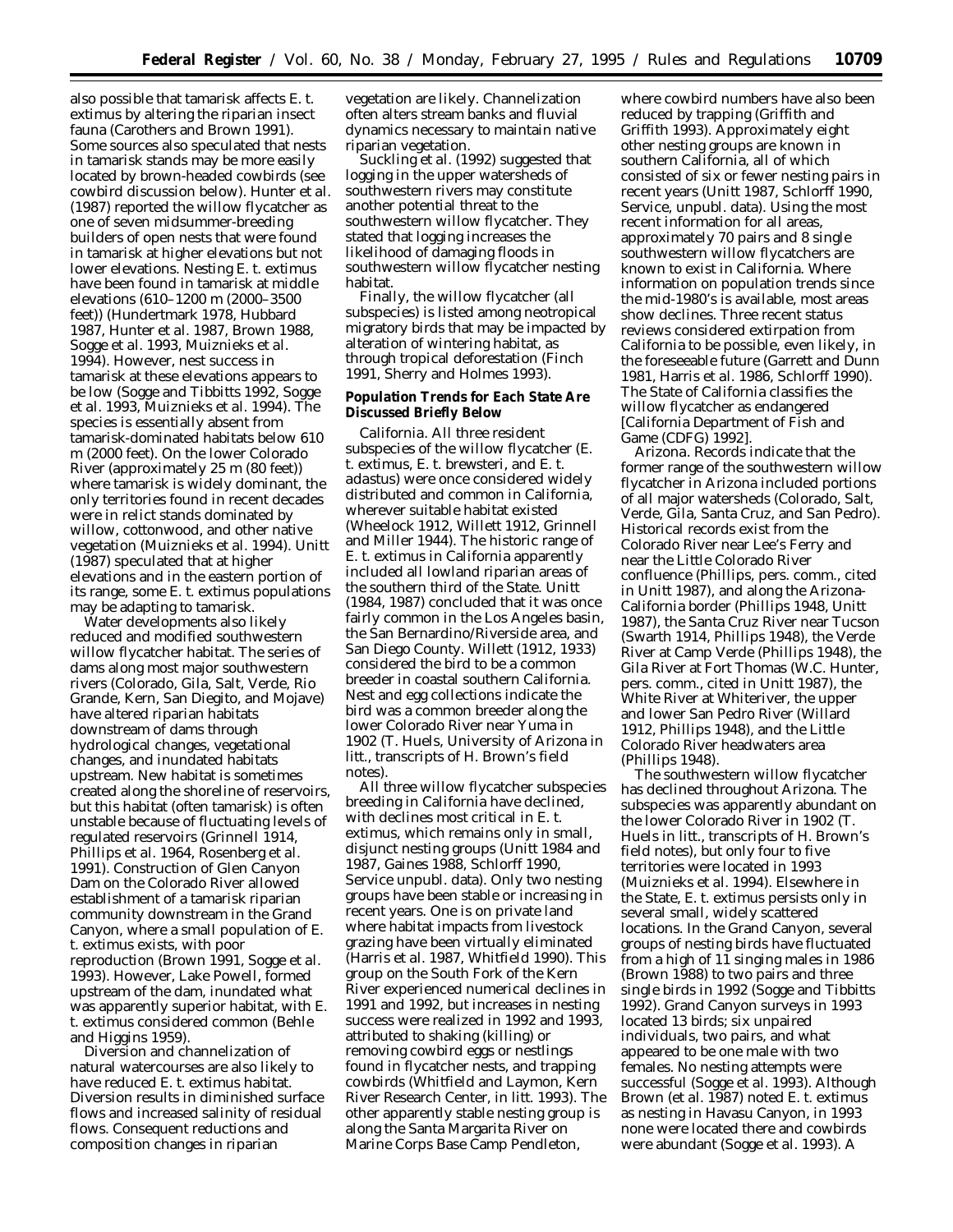location on the lower San Pedro River apparently supported relatively large numbers of *E. t. extimus* in the 1940's (G. Monson, private individual, *in litt.* 1993 and pers. comm. 1993), but only a single pair in 1978 and 1979, and none in 1986 (Unitt 1987). Following habitat improvements at this locale, six to seven singing males were present in 1993, and a total of 11 singing males were located at two other locations on the lower San Pedro in 1993 (Muiznieks *et al.* 1994).

Historically occupied habitat on the upper San Pedro River is in the process of rehabilitation, but remains unoccupied by nesting *E. t. extimus* (Krueper and Corman 1988, D. Krueper unpubl. data). Two small groups at high elevations in the White Mountains, comprising approximately five singing males each, have remained relatively stable numerically from 1985 to 1993 (Muiznieks *et al.* 1994, Arizona Game and Fish Department (AGFD), unpubl. data). At a site on the Verde River in central Arizona where R. Ohmart (unpubl. data) observed four nesting pairs in 1992, one pair and one single male were present in 1993. The single nest produced only a cowbird young. Of 13 river reaches in Arizona studied by Hunter *et al.* (1987), nesting *E. t. extimus* were extirpated from eight, declining in two, and present in stable numbers in three.

Statewide surveys in 1993 located between 42 and 56 territorial males, and all nest sites were considered vulnerable to habitat loss and cowbird parasitism (Muiznieks *et al.* 1994). Preliminary data from 1994 surveys indicate that approximately 70 to 80 breeding pairs were found at a total of 12 locations in the State. This included the discovery of a group of flycatchers at one location consisting of approximately 15 breeding pairs. Brood parasitism by cowbirds was documented at at least six (50%) of those 12 sites. Brown-headed cowbirds were documented at all 12 breeding locations (Arizona Game and Fish Department, *in prep.*).

Where information on population trends since the mid-1980's is available, most areas show declines and/or high rates of cowbird parasitism. In early 1993, catastrophic flooding on the Verde, Gila, and San Pedro Rivers temporarily damaged many sites inhabited since the mid-1980's, and much potential habitat. Unitt (1987) concluded that ''Probably the steepest decline in the population levels of *E. t. extimus* has occurred in Arizona \* \* \* *E. t.* extimus has been extirpated from much of the area from which it was originally described, the riparian woodlands of southern Arizona.'' The

State of Arizona classifies the willow flycatcher as endangered (AGFD 1988).

*New Mexico.* Bailey (1928) classified breeding willow flycatchers in New Mexico as *E. t. brewsteri,* according to Oberholser's (1918) taxonomy of that time. Because of few records at that time, she believed that either the bird was rare or was overlooked by most observers and collectors. More recently, Hubbard (1987) reviewed and summarized the flycatcher's status in New Mexico. He classified breeding birds in the State as *E. t. extimus* and reported breeding locations that were generally confined to the regions west of the Rio Grande, with records from the Rio Grande, Chama, Zuni, San Francisco, and Gila drainages (See also Hubbard 1982). However, he provisionally assigned all willow flycatchers nesting in New Mexico to *E. t. extimus,* noting records from the Pecos River and Penasco Creek in the southeast and from near Las Vegas in the northeast.

Both Hubbard (1987) and Unitt (1987) believed that the overall range of *E. t. extimus* had not been reduced in New Mexico, but that habitat and numbers had declined. Unitt (1987) believed the majority of all remaining nesting birds may occur in New Mexico. Areas with 19 and 53 singing flycatchers, not distinguished as nesting or migrants, were found on the upper Gila River (Montgomery *et al.* 1985, cited in Suckling *et al.* 1992). Preliminary data from 1994 surveys indicate that this breeding group is still present. However, the breeding status of flycatchers and trend over time have not been determined (S.O. Williams, New Mexico Department of Game and Fish—pers. comm.)

Hubbard (1987) noted that data were lacking for trends of most nesting areas. However, where data were available, they indicated loss of a group of 15 breeding pairs by the rising waters of Elephant Butte Reservoir. The willow flycatcher was considered fairly common in this area on the middle Rio Grande in the late 1970's (Hundertmark 1978). Hubbard hypothesized that some of these birds could have moved upstream, to new shoreline habitat created by the impoundment. Between 1987 and 1990, bird surveys along the Rio Grande Valley State Park in Albuquerque found a single singing willow flycatcher during the breeding season (Hoffman 1990). Current trends in New Mexico are not being extensively monitored. However, in 1992, 71 transects along the Rio Grande were surveyed for breeding birds, but not specifically targeting willow flycatcher habitat. A single willow

flycatcher was located near Espanola (Leal, Meyer and Thompson, unpubl. data). In 1993, surveys of 52 locations found 31 pairs or singing males at 15 of those locations (S.O. Williams III, New Mexico Department of Game and Fish (NMDGF), *in litt.* 1993). Hubbard (1987) estimated that the State population may total 100 pairs; that estimate has not been revised. Hubbard (1987) found that ''the conclusion is virtually inescapable  $\hspace{0.1mm}^*$   $\hspace{0.1mm}^*$   $\hspace{0.1mm}^*$  a decrease has occurred in the population of breeding willow flycatchers in New Mexico over historic time,'' resulting from habitat loss. The State of New Mexico classifies the willow flycatcher as endangered (NMDGF 1988).

*Texas.* The eastern limit of the southwestern willow flycatcher's breeding range is in western Texas (Unitt 1987). Collections have been made at Fort Hancock on the Rio Grande (Phillips 1948), in the Guadalupe Mountains (Phillips, pers. comm., cited in Unitt 1987), the Davis Mountains (Oberholser 1974), and from unspecified locales in Brewster County (Wolfe 1956). Wauer (1973 and 1985) considered *E. t. extimus* a rare summer resident in Big Bend National Park. Data are lacking on current population levels and trends in Texas. Loss and modification of habitat may have reduced populations on the Rio Grande and Pecos Rivers.

*Utah.* The north-central limit of breeding southwestern willow flycatchers is in southern Utah. Behle (1985) and Unitt (1987) believed a clinal gradation between *E. t. extimus* and *E. t. adastus* existed, but Browning (1993) disagreed, identifying a range boundary at approximately the 38th north parallel. Southern Utah is characterized by extreme topographic relief. In this region, subspecific separation may be a function of elevation, with *E. t. extimus* at lower elevations (e.g., Virgin and Colorado Rivers) and *E. t. adastus* higher (e.g., Sevier River, wet meadows of mountains and high plateaus). Records that are likely to represent *E. t. extimus* are from the Virgin River (Phillips 1948, Wauer and Carter 1965, Whitmore 1975), Kanab Creek, and along the San Juan and Colorado Rivers (Behle *et al.* 1958, cited in Unitt 1987; Behle and Higgins 1959, Behle 1985; see also Browning 1993). Other reports document the subspecies being present along the Virgin, Colorado, San Juan, and perhaps Paria Rivers (BLM, unpubl. data). Although Behle believed *E. t. extimus* was always rare in southern Utah overall (pers. comm. cited in Unitt 1987), he considered it a locally common breeding resident where habitat existed along the Colorado River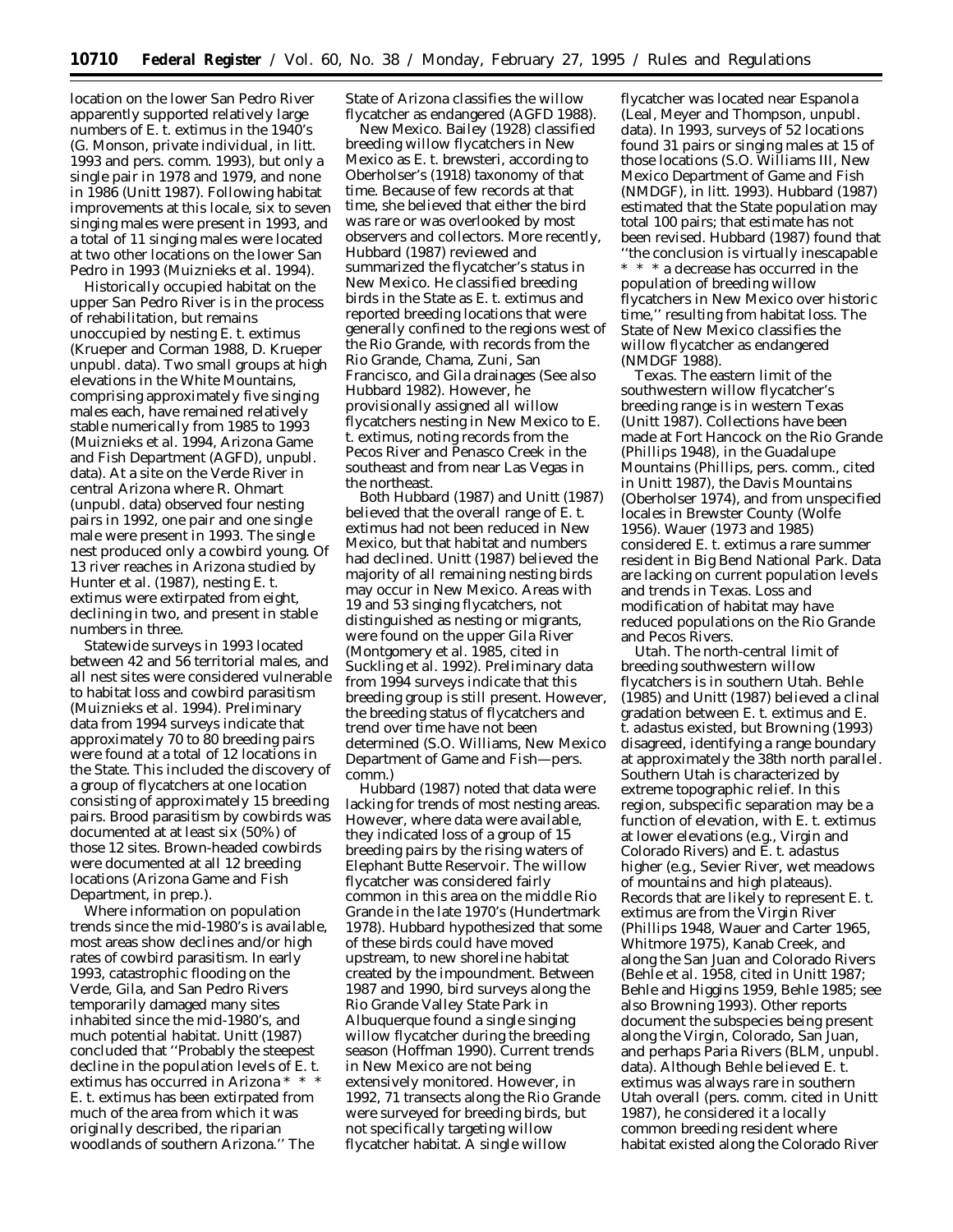and its tributaries in southeastern Utah (Behle and Higgins 1959).

Few data are available on population trends in southern Utah. However, loss and modification of habitat is likely to have reduced populations on the Virgin, Colorado, and San Juan Rivers. These losses have been due to suburban expansion and habitat changes along the Virgin River, inundation by Lake Powell on the Colorado and San Juan Rivers, and encroachment of tamarisk throughout the region (Unitt 1987, BLM unpublished data).

*Nevada.* Unitt (1987) reported only three records for Nevada, all made before 1962. Unitt (1987), Hubbard (1987), and Browning (1993) all considered southern Nevada (approximately south of 38° north parallel) to be within the range of *E. t. extimus.* However, no recent data are available on population levels or trends. Habitat may remain along the lower Virgin River and at the inflow of the Virgin River into Lake Mead. However, loss and modification of habitat is likely to have reduced populations on the Virgin and Colorado Rivers.

*Colorado.* Whether or not the southwestern willow flycatcher breeds in Colorado is unclear. Hubbard (1987) believed the subspecies ranged into extreme southwestern Colorado, Browning (1993) was noncommittal, and Unitt (1987) tentatively used the New Mexico-Colorado border as the boundary between *E. t. extimus* and *E. t. adastus.* Several specimens taken in late summer have been identified as *E. t. extimus,* but nesting was not confirmed (Bailey and Niedrach 1965). Phillips (1948) cautioned that willow flycatchers in this region displayed considerable individual variation and may represent intergrades between *E. t. extimus* and *E. t. adastus.* No recent data are available on occurrence, population levels, or trends in this area.

*Mexico.* Six specimens from Baja California del Norte and two from Sonora were discussed by Unitt (1987). He and Phillips (pers. comm., cited in Unitt 1987) believed *E. t. extimus* was not common in northwestern Mexico. Wilbur (1987) was skeptical of its presence as a breeder in Baja California. In the more general treatments of field guides, the willow flycatcher is described as breeding in extreme northwestern Mexico, including northern Baja California del Norte (Blake 1953, Peterson 1973). No recent data are available on current population levels or trends.

Using the most recent censuses and estimates for all areas, the estimated total of all southwestern willow flycatchers is approximately 300 to 500 nesting pairs. Unitt (1987) believed the total was ''well under'' 1000 pairs, more likely 500. The regional estimates and information on which these total estimates are based generally date from the late 1980's to 1993 (e.g., Hubbard 1987, T. Johnson 1989). Virtually all nesting groups monitored since that time have continued to decline (Whitfield 1990, Brown 1991, Sogge *et al.* 1993, Whitfield and Laymon, unpubl. data).

#### *B. Overutilization for Commercial, Recreational, Scientific, or Educational Purposes*

The Service is unaware of threats resulting from overutilization.

#### *C. Disease or Predation*

The Service is unaware of any disease that constitutes a significant threat to *E. t. extimus.* Boland *et al.* (1989) found only one case of larval parasites in willow flycatcher nestlings in California.

Predation of southwestern willow flycatchers may constitute a significant threat and may be increasing with habitat fragmentation. Where *E. t. extimus* has been extirpated in the lower Colorado River valley, Rosenberg *et al.* (1991) found increases in the greattailed grackle (*Quiscalus mexicanus*), which preys on the eggs and young of other birds (Bent 1965). Whitfield (1990) found predation on *E. t. extimus* nests to be significant. Predation increased with decreasing distance from nests to thicket edges, suggesting that habitat fragmentation may increase the threat of predation.

#### *D. The Inadequacy of Existing Regulatory Mechanisms*

The Migratory Bird Treaty Act (MBTA)(16 U.S.C. § 703–712) is the only current Federal protection provided for the southwestern willow flycatcher. The MBTA prohibits ''take'' of any migratory bird, which is defined as: "\* \* \* to pursue, hunt, shoot, wound, kill, trap, capture, or collect, or attempt to pursue, hunt, shoot, wound, kill, trap, capture, or collect \* \* \*'' However, unlike the Act, there are no provisions in the MBTA preventing habitat destruction unless direct mortality or destruction of active nests occurs.

The majority of the southwestern willow flycatcher's range lies within California, Arizona, and New Mexico (Phillips 1948, Hubbard 1987, Unitt 1987). All of those States classify the willow flycatcher as endangered (AGFD 1988, NMDGF 1988, CDFG 1992). The State listings in New Mexico and Arizona do not convey habitat protection or protection of individuals

beyond existing regulations on capture, handling, transportation, and take of native wildlife. The California Endangered Species Act (CESA) prohibits unpermitted possession, purchase, sale, or take of listed species. However, the CESA definition of take does not include harm, which under the Act can include destruction of habitat that actually kills or injures wildlife by significantly impairing essential behavioral patterns (50 CFR 17.3). However, CESA requires consultation between the CDFG and other State agencies to ensure that activities of State agencies will not jeopardize the continued existence of State-listed species (E. Toffoli, State of California, *in litt.* 1992). The Service believes that this and other regulatory mechanisms are inadequate to ensure the continued existence of the southwestern willow flycatcher.

### *E. Other Natural or Manmade Factors Affecting Its Continued Existence*

The riparian habitat of the southwestern willow flycatcher has always been rare and has become more so. Its habitat rarity and small, isolated populations make the remaining *E. t. extimus* increasingly susceptible to local extirpation through stochastic events such as floods, fire, brood parasitism, predation, depredation, and land development. In early 1993, catastrophic floods in southern California and Arizona impacted much of the remaining occupied or potential breeding habitat. Historically, these floods have always destroyed habitat but were also important events in regenerating cottonwood-willow communities. However, with little southwestern willow flycatcher habitat remaining, widespread events like those of 1993 could destroy virtually all remaining habitat throughout all or a significant portion of the subspecies' range. Further, regeneration with natural vegetation after floods may be inhibited if the area is subjected to overgrazing by domestic livestock.

The disjunct nature of habitats and small breeding populations impede the flow of genetic material and reduce the chance of demographic rescue from migration from adjacent populations. The resulting constraints on the gene pool intensify the external threats to the species.

Brood parasitism by the brownheaded cowbird also threatens the southwestern willow flycatcher. Cowbirds lay their eggs in the nests of other, usually smaller, songbirds. The cowbird often removes a number of the host's eggs and replaces them with an equal number of cowbird eggs. The host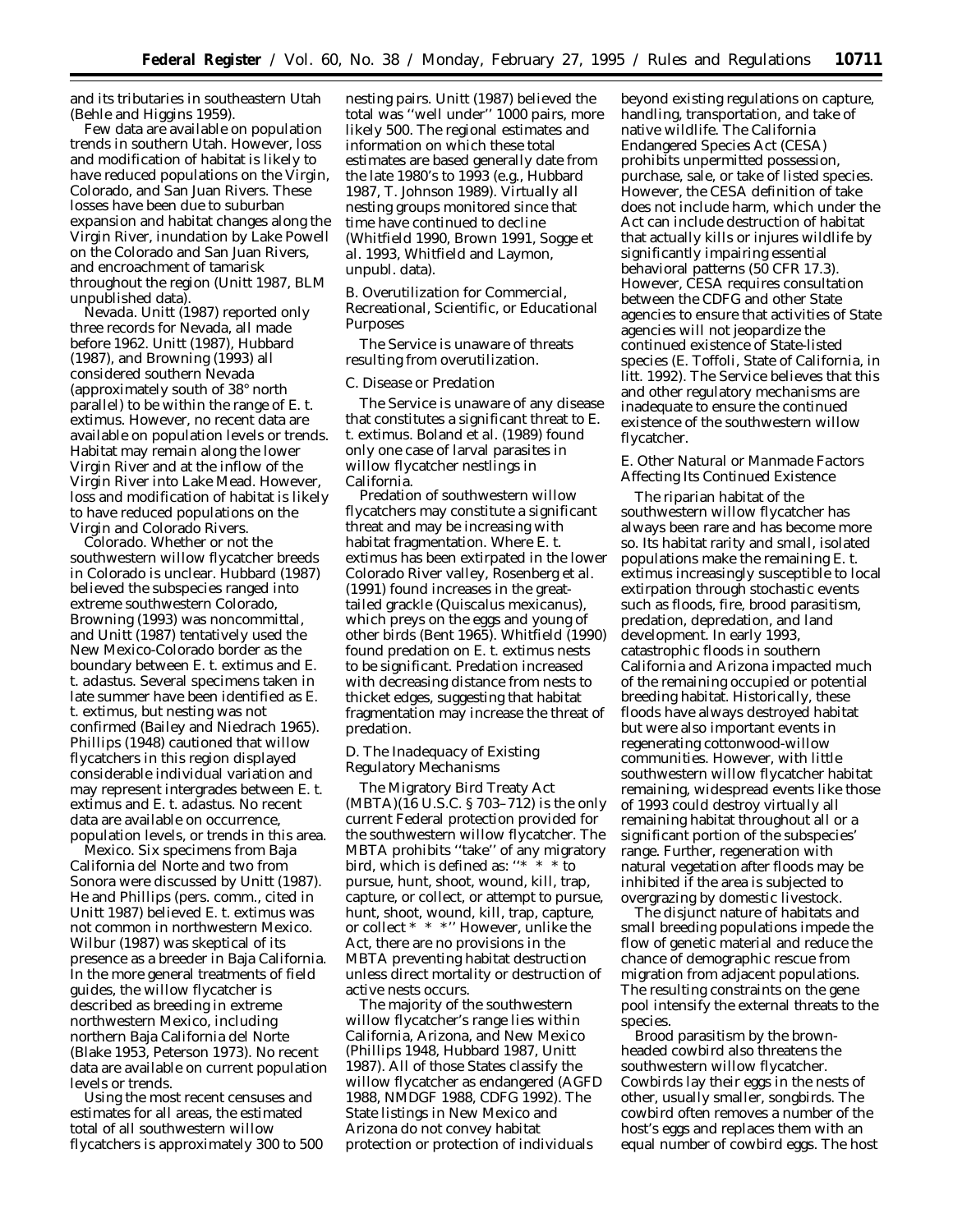species then incubates the cowbird eggs, which typically hatch prior to the host's own eggs. Cowbird eggs require a relatively short incubation period of 10 to 12 days. Thus, the young cowbirds have several advantages over the host's young; they hatch earlier, they are larger, and they are also more aggressive than the host's young. Cowbird nestlings typically outcompete those of the host species for parental care, and, as a result, the host species' own reproduction is reduced or eliminated (Bent 1965, McGeen 1972, Mayfield 1977a, Harrison 1979, Brittingham and Temple 1983).

The brown-headed cowbird commonly preys on insects stirred up by grazing ungulates, and was originally restricted to the Great Plains, where it was strongly associated with American bison (*Bison bison*). As North America was settled, cowbirds became associated with livestock and human agriculture because of the food sources they provided (Bent 1965, Flett and Sanders 1987, Valentine *et al.* 1988). The expansion of agriculture, livestock grazing, and wide scale human activities in general caused opening and fragmenting of forest and woodland habitats. Habitat fragmentation and agriculture are strongly correlated with increased rates of brood parasitism by brown-headed cowbirds (Rothstein *et al.* 1980, Brittingham and Temple 1983, Airola 1986, Robinson *et al.* 1993). Some species are likely to have adapted to parasitism over time, particularly prairie nesters in the original range of the cowbird. However, the cowbird's rapid expansion now brings it into contact with forest and woodland species not adapted to deal with brood parasitism, significantly impacting those species (Hill 1976, Mayfield 1977a, Robinson *et al.* 1993).

The brown-headed cowbird was apparently an uncommon bird within the range of *E. t. extimus,* until the late 1800's. Since then, the species has greatly expanded in numbers and distribution throughout the region (Laymon 1987, Rothstein *in prep*.). Increases in cowbirds in the San Bernardino Valley between 1918 and 1928 caused Hanna (1928) ''considerable alarm.'' Although Friedmann *et al.* (1977) reported relatively low rates of parasitism of willow flycatchers in the western United States, this was apparently owing to their data (egg sets) being collected prior to the major incursions of cowbirds into Pacific coast riparian habitats (L. Kiff, Western Foundation for Vertebrate Zoology, *in litt.* 1993). Brood parasitism of several subspecies of the willow flycatcher, including *E. t.*

*extimus,* by brown-headed cowbirds is well documented (Hanna 1928, Rowley 1930, Willett 1933, Hicks 1934, King 1954, Holcomb 1972, Friedmann *et al.* 1977, Garret and Dunn 1981, Harris *et al.* 1987, Brown 1988, 1991, Sedgewick and Knopf 1988, Whitfield 1990, Harris 1991, Sogge *et al.* 1993, Muiznieks *et al.* 1994).

The increases in cowbirds in the Southwest and parasitism of *E. t. extimus* and other birds are generally attributed to the following scenario: The introduction of modern human settlements, livestock grazing, and other agricultural developments resulted in habitat fragmentation. Simultaneously, livestock grazing and other agricultural developments served as vectors for cowbirds by providing feeding areas near host species' nesting habitats (Hanna 1928, Gaines 1974, Mayfield 1977a). Cowbirds may travel almost 7 kilometers (4.2 miles) from feeding sites where livestock congregate to areas where host species are parasitized (Rothstein *et al.* 1984). These factors increased both the vulnerability of *E. t. extimus* and the likelihood of encounters with cowbirds. Finally, the high edge-to-interior ratio of linear riparian habitats like those used by *E. t. extimus* renders birds nesting there particularly vulnerable to parasitism (Airola 1986, Laymon 1987, Harris 1991). Linear riparian habitats are also especially vulnerable to fragmentation by grazing, which further increases both the edge-to-interior ratio and the threat of parasitism.

The effects of parasitism by brownheaded cowbirds on willow flycatchers include reducing nest success rate and egg-to-fledging rate, and delaying successful fledging (because of renesting attempts) (Harris 1991). A common response to parasitism is abandonment of the nest (Holcomb 1972). Willow flycatchers may also respond to parasitism by ejecting cowbird eggs, by burying them with nesting material and renesting on top of them, or by renesting in another nest (Harris *et al*. 1991). However, the success rate of renesting is often reduced, because these attempts produce fledglings several weeks later than normal, which may not allow them adequate time to prepare for migration (Harris 1991). Renesting also usually consists of smaller clutches, further reducing overall reproductive potential (Holcomb 1974).

McCabe (1991) downplayed the significance of cowbird parasitism as a threat to any species except Kirtland's warbler (*Dendroica kirtlandii*). McCabe's monograph focussed on the combined ''Traill's flycatcher'' superspecies, comprised of *E. t. traillii*

and *E. alnorum* in marshy habitats in the upper Midwest, where parasitism rates ranged from 3 percent to 19 percent. However, perhaps reflecting his regional perspective, he characterized the high parasitism rates on willow flycatchers reported by Trautman (1940, cited in McCabe 1991) and Sedgwick and Knopf (1988) as aberrant (56 percent and 41 percent, respectively). McCabe considered the high rates the result of the ''\* \* \* linear configuration of the habitat  $* * * [c]$ owbirds lay eggs in songbird nests closest to cover edge.'' The vast majority of southwestern willow flycatcher habitat is very linear and may experience higher rates of parasitism than other willow flycatcher subspecies.

Brittingham and Temple (1983) considered ''high'' parasitism rates (percent of nests parasitized) to be 24 percent, with some as high as 72 percent. Mayfield (1977a) thought a species (or population) might be able to survive a 24 percent parasitism rate, but that losses much higher than that ''would be alarming.'' Parasitism rates of 72 percent to 83 percent on Kirtland's warbler (Mayfield 1977b) resulted in a precipitous population decline. Where parasitism rates are known for *E. t. extimus*, they are comparable to rates for Kirtland's warbler and are capable of causing similar declines. In California, parasitism rates ranged from 50 percent to 80 percent between 1987 and 1992, when an estimated population size decreased from 44 to 28 nesting pairs (Whitfield 1990, Harris *et al*. 1991, Whitfield and Laymon, unpubl. data). These parasitism rates were considered minimum measures, because several nests were abandoned each year due to unknown causes, which could have been parasitism. Brown (1988) reported an average 50 percent parasitism rate in the Grand Canyon between 1982 and 1987. Although his estimated population increased from two pairs to 11 during that period, it has since decreased back as low as two nesting pairs (Brown 1991, Sogge and Tibbitts 1992). In 1993, parasitism reached 100 percent in the Grand Canyon, and no *E. t. extimus* were fledged (Sogge *et al*. 1993). Harris *et al*. (1991) believed that the parasitism rates observed on the Kern River in 1987 (68 percent of all nests, 88 percent of all nest territories) were high enough to prevent *E. t. extimus* from recolonizing lowland riparian habitat, even if it were restored.

Rothstein *et al*. (1980), Stafford and Valentine (1985), and Harris (1991) believed parasitism may be correlated with elevation, being more severe at lower elevations. Coupled with greater loss of lowland (desert) riparian habitat,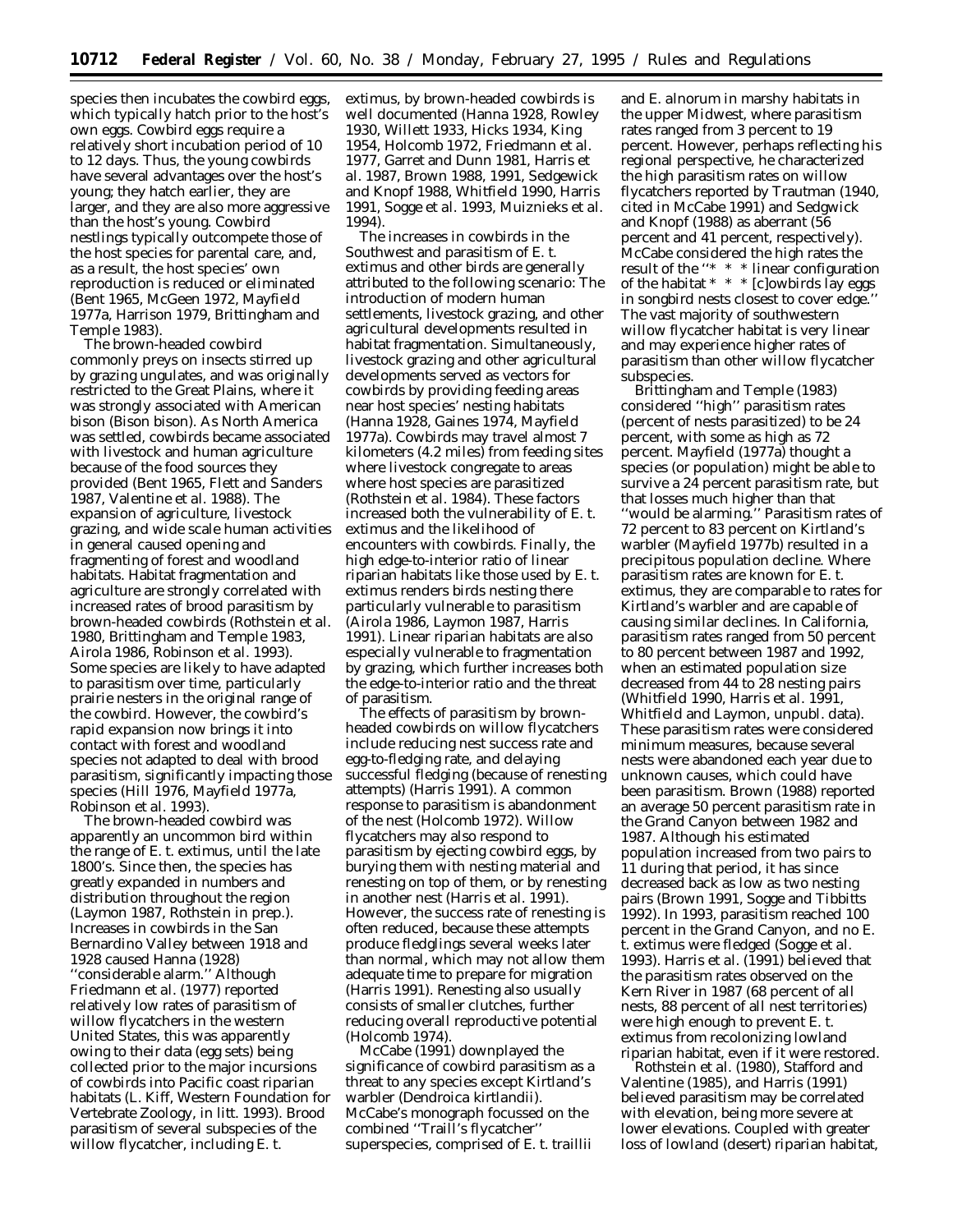the effects of habitat loss and parasitism are compounded. However, cowbirds now appear to be increasing at higher elevations (Hanka 1985).

In addition to causing habitat degradation and facilitating brood parasitism, livestock grazing in and near riparian areas may also threaten *E. t. extimus* through direct mortality. Livestock in riparian habitats sometimes make physical contact with nests or supporting branches, resulting in destruction of nests and spillage of eggs or nestlings. All known documentation of this threat involves *E. t. brewsteri*, perhaps because virtually all known remaining populations of *E. t. extimus* are in ungrazed habitats (Serena 1982, Harris *et al*. 1987, Whitfield and Laymon, unpubl. data). Valentine *et al*. (1988) studied willow flycatchers in California from 1983 through 1987, when 11 of their 20 recorded nesting attempts failed. They found that ''Prior to reduction of grazing intensity in 1987, livestock accounted for 36 percent of the failed nests or 20 percent of all nesting attempts. In addition, livestock destroyed four successful nests shortly after the young had fledged.'' Stafford and Valentine (1985) reported that three of eight (37.5 percent) willow flycatcher nests in their study site were probably destroyed by cattle. Flett and Sanders (1987) documented no nest upsets due to livestock but noted the vulnerability of nests to upset, due to their placement low in willow clumps (see also Serena 1982). Livestock grazing may affect *E. t. extimus* similarly.

The southwestern willow flycatcher's preference for, and former abundance in, floodplain areas that are now largely agricultural may indicate a potential threat from pesticides. Where flycatcher populations remain, they are sometimes in proximity to agricultural areas, with the associated pesticides and herbicides. Without appropriate precautions, these agents may potentially affect the southwestern willow flycatcher through direct toxicity or effects on their insect food base. No quantitative data on this potential threat are known at this time.

Recreation that is focused on riparian areas, particularly during warm summer breeding months, may also constitute a threat to *E. t. extimus*. Taylor (1986) found a possible correlation between recreational activities and decreased riparian bird abundance. Blakesley and Reese (1988) reported the willow flycatcher (probably *E. t. adastus*) as one of seven species negatively associated with campgrounds in riparian areas in northern Utah. It is unknown whether these possible effects involve impacts to habitat or disturbance of nesting birds.

The Service has carefully assessed the best scientific and commercial information available regarding the past, present, and future threats faced by this species in determining to make this rule final. Based on this evaluation, the preferred action is to list the southwestern willow flycatcher as endangered. A decision regarding designation of critical habitat for this species is being deferred, and a final decision regarding the designation will be made by July 23, 1995. Critical habitat for this species is not now determinable.

#### **Critical Habitat**

Critical Habitat is defined in section 3 of the Act as (i) the specific areas within the area occupied by a species, at the time it is listed in accordance with the Act, on which are found those physical or biological features (I) essential to the conservation of the species and (II) that may require special management considerations or protection and; (ii) specific areas outside the geographical area occupied by a species at the time it is listed, upon a determination that such areas are essential for the conservation of the species. ''Conservation'' means the use of all methods and procedures needed to bring the species to a point at which listing under the Act is no longer necessary.

Section 4(a)(3) of the Act and implementing regulations (50 CFR 424.12) require that, to the maximum extent prudent and determinable, the Secretary designate critical habitat at the time a species is determined to be endangered or threatened. Critical habitat was proposed to be designated for the flycatcher at the time it was proposed for listing as endangered to encompass approximately 640 miles (1000 km) of riparian zones in the States of California, Arizona, and New Mexico.

After reviewing comments submitted during the public comment period the Service is deferring the designation of critical habitat for this endangered species. The Service received numerous comments on the proposed rule, including many recommendations for additions and deletions to proposed critical habitat. The Service is reviewing these comments as well as survey data collected in 1994. These sources included more complete information on the primary constituent elements of flycatcher habitat and on the distribution of that habitat across the bird's range. Substantial disagreement has also been found among scientists knowledgeable about the species regarding the proposed designations. Further, written comments submitted by State agencies recommended substantial changes in proposed critical habitat areas.

The Service is presently reconsidering the prudence of critical habitat designation for this species, the need for special management considerations or protection of habitat within the species' range, and the proper boundaries of any areas that might be designated as critical habitat. Issues raised in public comments, new information, and the lack of the economic information necessary to perform the required economic analysis cause the Service to conclude that critical habitat is not now determinable and to invoke an extension until July 23, 1995, pursuant to 16 U.S.C. § 1533(b)(6)(C) for reaching a final decision on the proposal of critical habitat for the flycatcher. The Service has determined that this is in compliance with provisions of 50 CFR 424.12(a) and § 424.17, regarding delaying final rules on proposed critical habitat designations, and with provisions for addressing State agencies that disagree in whole or part with a proposed rule (50 CFR 424.18(c)). In order to assist in its deliberation, the Service is reopening comment on the proposal to designate critical habitat for a period of 60 days. Comments are particularly sought on the following topics:

1. The need for special management of areas within the range of the flycatcher, including those proposed as critical habitat as well as other areas,

2. The net benefit to the flycatcher in addition to the protection provided by its listing as endangered likely to accrue from a designation of critical habitat, and

3. Any indication that areas should be added to or excluded from those proposed for designation.

Comments already received that address the above topics will be considered in reaching a final decision regarding critical habitat designation, and need not be resubmitted.

#### **Available Conservation Measures**

Conservation measures provided to species listed as endangered or threatened under the Act include recognition, recovery actions, requirements for Federal protection, and prohibitions against certain practices. Recognition through listing encourages and results in conservation actions by Federal, State, and local agencies, private organizations, and individuals. The Act provides for possible land acquisition and cooperation with the States and requires that recovery actions be carried out for all listed species. The protection required of Federal agencies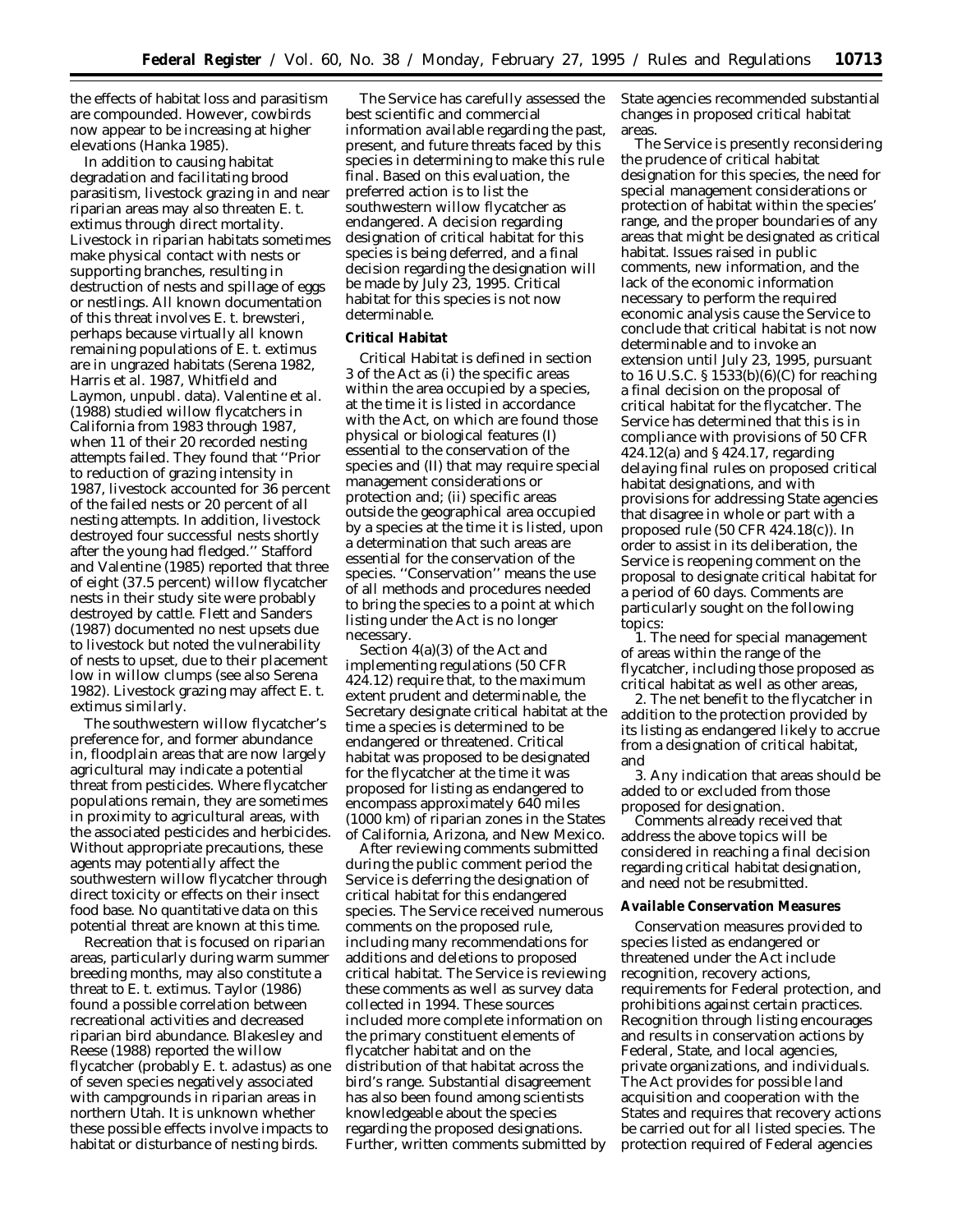and the prohibitions against taking and harm are discussed, in part, below.

Section 7(a) of the Act, as amended, requires Federal agencies to evaluate their actions with respect to any species that is proposed or listed as endangered or threatened and with respect to its critical habitat, if any is being designated. Regulations implementing this interagency cooperation provision of the Act are codified at 50 CFR Part 402. Section 7(a)(4) requires Federal agencies to confer informally with the Service on any action that is likely to jeopardize the continued existence of a proposed species or result in destruction or adverse modification of proposed critical habitat. If a species is listed subsequently, Section 7(a)(2) requires Federal agencies to ensure that activities they authorize, fund, or carry out are not likely to jeopardize the continued existence of such a species or destroy or adversely modify its critical habitat. If a Federal action may affect a listed species or its critical habitat, the responsible Federal agency must enter into consultation with the Service.

No conservation plans or habitat restoration projects specific to the southwestern willow flycatcher exist on lands managed by the U.S. Forest Service (USFS), BLM, U.S. Bureau of Reclamation (Reclamation), Indian Nations, State agencies, or the Service. The USFS and BLM have focussed some attention on modifying livestock grazing practices in recent years, particularly as they affect riparian ecosystems. As mitigation for other projects impacting riparian habitats, Reclamation is engaged in riparian habitat restoration projects in several areas in the range of *E. t. extimus*, including some historical nesting locations. The BLM currently manages approximately 40 miles of the upper San Pedro River in Arizona (including historic nest sites), as a Riparian National Conservation Area. Riparian habitat rehabilitation is also underway at several National Wildlife Refuges in the breeding range of *E. t. extimus*, which are managed by the Service. The Nature Conservancy manages one of the largest remaining flycatcher populations, as well as several other areas with high recovery potential. The U.S. Marines have maintained a cowbird control program near the Santa Margarita River to benefit the least Bell's vireo. This program has benefitted nesting southwestern willow flycatchers there. Grand Canyon National Park has instituted a seasonal recreation closure at the remaining site with nesting willow flycatchers in the Grand Canyon, and has begun a cowbird monitoring program.

The Act and implementing regulations found at 50 CFR 17.21 set forth a series of general prohibitions and exceptions that apply to all endangered wildlife. These prohibitions, in part, make it illegal for any person subject to the jurisdiction of the United States to take (includes harass, harm, pursue, hunt, shoot, wound, kill, trap, or collect; or to attempt any of these), import or export, ship in interstate commerce in the course of commercial activity, or sell or offer for sale in interstate or foreign commerce any listed species. It also is illegal to possess, sell, deliver, carry, transport, or ship any such wildlife that has been taken illegally. Certain exceptions apply to agents of the Service and State conservation agencies.

Permits may be issued to carry out otherwise prohibited activities involving endangered wildlife species under certain circumstances. Regulations governing permits are at 50 CFR 17.22 and 17.23. Such permits are available for scientific purposes, to enhance the propagation or survival of the species, and/or for incidental take in connection with otherwise lawful activities.

It is the policy of the Service (59 FR 34272) to identify to the maximum extent practicable at the time a species is listed those activities that would or would not constitute a violation of section 9 of the Act. The intent of this policy is to increase public awareness of the effect of a listing on proposed and ongoing activities within a species' range. The Service believes that, based on the best available information, the following are examples of actions that will not result in a violation of section 9:

(1) Dispersed recreational activities near willow flycatcher breeding areas that do not disrupt normal flycatcher breeding activities and behavior, attract avian and mammalian predators, nor result in the trampling or destruction of riparian breeding habitat;

(2) Federally-approved projects that involve activities such as discharge of fill material, draining, ditching, tiling, pond construction, stream channelization or diversion, or diversion or alteration of surface or ground water flow into or out of the wetland (i.e., due to roads, impoundments, discharge pipes, stormwater detention basins, etc.) when such activity is conducted in accordance with any reasonable and prudent measures given by the Service in accordance with section 7 of the Act; and

(3) Livestock grazing that does not attract the brood parasitic brown-headed cowbird or result in the destruction of

riparian habitat or the disturbance of breeding flycatchers.

Activities that the Service believes could potentially harm the southwestern willow flycatcher and result in ''take,'' include, but are not limited to:

(1) Unauthorized handling or collecting of the species;

(2) Destruction/alteration of the species' habitat by discharge of fill material, draining, ditching, tiling, pond construction, stream channelization or diversion, or diversion or alteration of surface or ground water flow into or out of the wetland (i.e., due to roads, impoundments, discharge pipes, stormwater detention basins, etc.);

(3) Livestock grazing that results in direct or indirect destruction of riparian habitat;

(4) Activities such as continued presence of cattle and fragmentation of flycatcher habitat that facilitate brood parasitism by the brown-headed cowbird; and

(5) Pesticide applications in violation of label restrictions.

Questions as to whether specific activities will constitute a violation of section 9 should be directed to Sam F. Spiller or Robert M. Marshall at the Service's Ecological Services State Office, 2321 West Royal Palm Road, Suite 103, Phoenix, Arizona 85021 (Telephone 602/640–2720)

#### **National Environmental Policy Act**

The Fish and Wildlife Service has determined that an Environmental Assessment and Environmental Impact Statements, as defined under the authority of the National Environmental Policy Act of 1969, need not be prepared in connection with regulations adopted pursuant to Section 4(a) of the Act. A notice outlining the Service's reasons for this determination was published in the **Federal Register** on October 25, 1983 (48 FR 49244).

#### **References Cited**

A complete list of all references cited herein, as well as others, is available upon request from the Supervisor, Ecological Services State Office in Arizona (see **ADDRESSES** above).

#### **Author**

The primary author of this rule is Robert M. Marshall, Ecological Services State Office in Arizona (see **ADDRESSES** above).

#### **List of Subjects in 50 CFR Part 17**

Endangered and threatened species, Exports, Imports, Reporting and record keeping requirements, and Transportation.